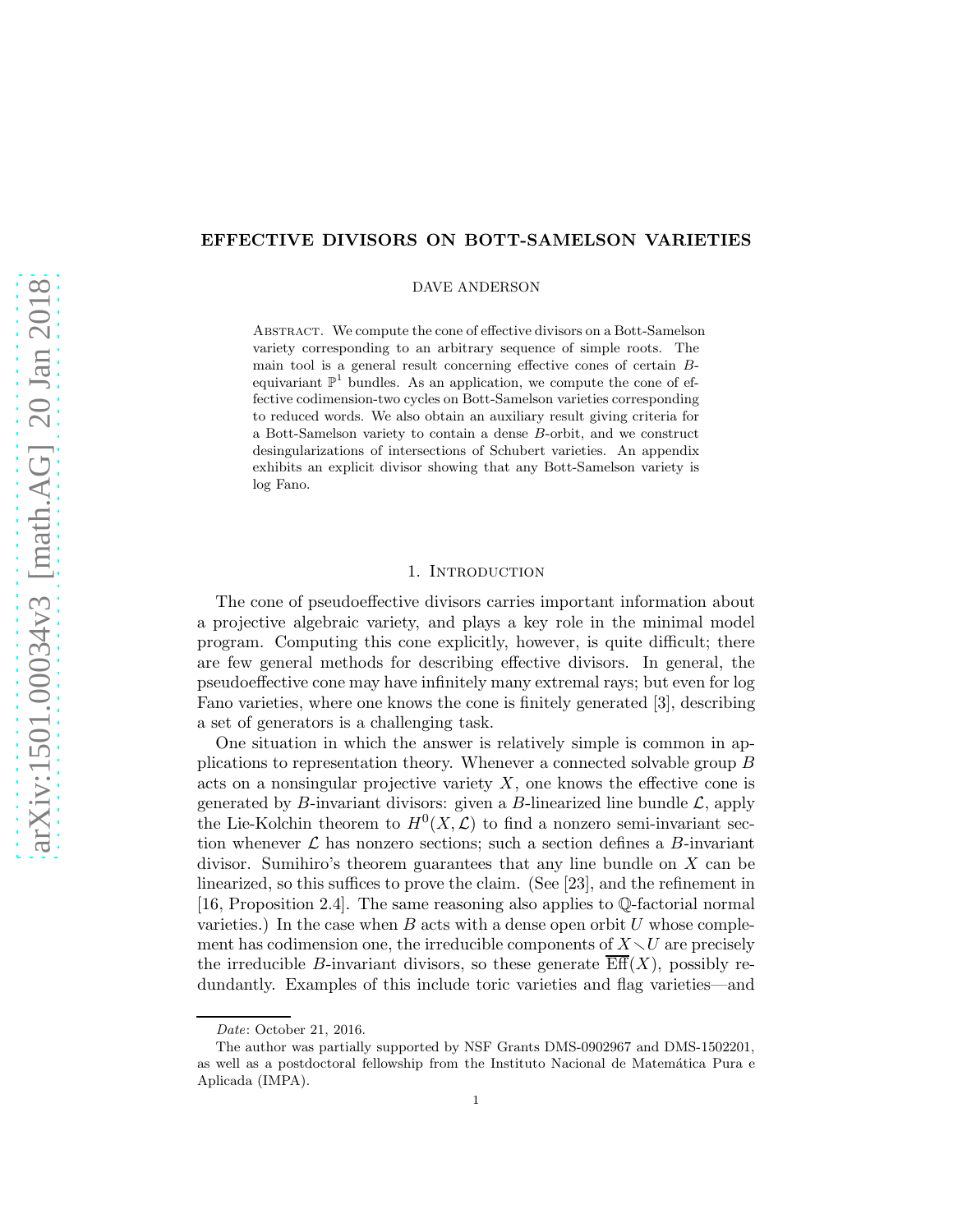more generally, spherical varieties—as well as Schubert varieties and their equivariant desingularizations.

It is harder to make such general statements for varieties not having a group action with a dense orbit, but the computation of effective cones has become a subject of increasing activity in the last decade, especially in connection with birational geometry and Cox rings. The main goal of this article is to describe the effective cones of divisors on Bott-Samelson varieties. These include desingularizations of Schubert varieties, but in general they do not admit solvable group actions with dense orbits (Remark [6.3\)](#page-16-0). Bott-Samelson varieties form an infinite family of varieties whose effective cones are of unbounded dimension, and these cones can be described concretely; the main difficulty lies in identifying the correct statement.

In order to state the theorem we quickly review the setup; more can be found in §[4.](#page-10-0) Consider a reductive (or Kac-Moody) group G with Borel subgroup B. For any sequence  $\underline{\alpha} = (\alpha_1, \dots, \alpha_d)$  of simple roots and for  $i \leq d$ , write  $w_i = s_{\alpha_1} \star \cdots \star s_{\alpha_i}$  for the Demazure product of the corresponding simple reflections. The Bott-Samelson variety  $X(\underline{\alpha})$  comes with B-equivariant maps  $\varphi_i \colon X(\underline{\alpha}) \to G/B$  for  $1 \leq i \leq d$ , and the image of each  $\varphi_i$  is the Schubert variety  $X(w_i)$ . (We will often write  $w = w_d$  and  $\varphi = \varphi_d$ .) The variety  $X(\underline{\alpha})$  also comes with d "standard" B-invariant divisors  $X_1, \ldots, X_d$ , and their classes form a basis for the Picard group (and Néron-Severi group).

The sequence  $\alpha$  is *reduced* if the Demazure product is equal to the ordinary product in the Weyl group; in this case, the map  $\varphi: X(\underline{\alpha}) \to X(w)$  is birational, and  $X(\underline{\alpha})$  has a dense B-orbit whose complement is the union of the standard divisors  $X_i$ . As already pointed out, this means the effective cone of a Bott-Samelson variety  $X(\underline{\alpha})$  is generated by the standard divisors when  $\alpha$  is reduced. In general, however, there are effective classes on  $X(\alpha)$ not contained in the simplicial cone spanned by  $X_1, \ldots, X_d$ .

Let  $X = X(\underline{\alpha})$ . For each i, there is a truncation map  $\pi_i \colon X \to X(\alpha_1, \ldots, \alpha_i)$ . There is always a unique irreducible component of the divisor  $\varphi_i^{-1}X(w_i s_{\alpha_i})$ which projects surjectively onto  $X(\alpha_1, \ldots, \alpha_{i-1})$  via  $\pi_{i-1}$ . When  $w_i > w_{i-1}$ , this divisor is  $X_i$ ; when  $w_i = w_{i-1}$ , it is a distinct divisor  $\Sigma_i$  (Lemma [3.5\)](#page-8-0). The latter case occurs for some i if and only if the word  $\alpha$  is non-reduced.

<span id="page-1-0"></span>**Theorem 1.1.** The effective cone  $\mathrm{Eff}(X)$  is generated by the standard divisors  $X_1, \ldots, X_d$ , together with the divisors  $\Sigma_i$  for i such that  $w_i = w_{i-1}$ . Furthermore, each  $\Sigma_i$  spans an extremal ray.

The generating set is not claimed to be minimal: when  $w_i = w_{i-1}$ , the divisor  $X_i$  may be redundant. In the simplest example,  $X = X(\alpha, \alpha) \cong$  $\mathbb{P}^1 \times \mathbb{P}^1$ , the effective cone is generated by  $X_1$  and  $\Sigma_2 = X_2 - X_1$ . We will give examples showing that the number of rays of  $\overline{\text{Eff}}(X)$  can be larger than  $d = \dim NS(X)_{\mathbb{R}}$ . This shows that the cones can be non-simplicial, but nonetheless they are not too complicated: the theorem implies a bound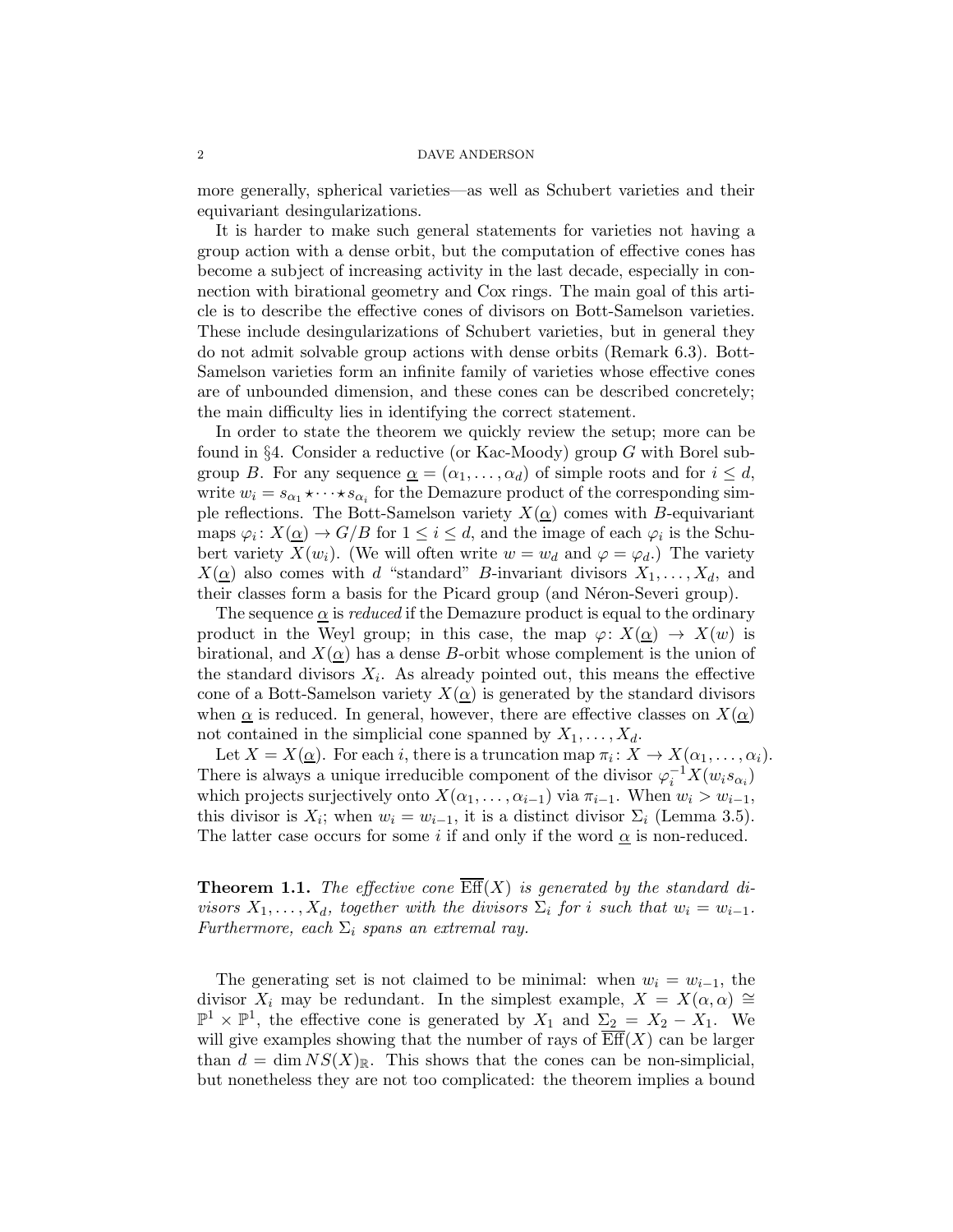of  $2d - 1$  extremal rays. (This is close to sharp, since one can find Bott-Samelson varieties of dimension d whose effective cones have 2d−3 extremal rays; see Example [4.3.](#page-12-0))

Even when one is primarily interested in reduced words, non-reduced words appear naturally. The standard divisors  $X_i \subseteq X(\underline{\alpha})$  are themselves isomorphic to Bott-Samelson varieties, and many of them correspond to non-reduced words; having control over their effective cones is useful for running inductive arguments. For instance, Theorem [1.1](#page-1-0) gives a concrete way to compute the cone of effective cycles of codimension two in  $X(\alpha)$ , when  $\alpha$  is reduced.

<span id="page-2-0"></span>**Theorem 1.2.** Suppose  $\underline{\alpha}$  is reduced, and let  $X_1, \ldots, X_d$  be the B-invariant divisors in  $X = X(\underline{\alpha})$ . Consider each  $\overline{\text{Eff}}(X_i)$  as a subcone of  $\overline{\text{Eff}}_{d-2}(X)$  via the pushforward  $N_{d-2}(X_i)_{\mathbb{R}} \to N_{d-2}(X)_{\mathbb{R}}$ . Then  $\overline{\text{Eff}}_{d-2}(X) = \sum_{i=1}^d \overline{\text{Eff}}(X_i)$ , and the right-hand side is computed as in Theorem [1.1.](#page-1-0) (In particular,  $\overline{\mathrm{Eff}}_{d-2}(X)$  is finitely generated.)

The proof is immediate: any effective class in  $N_{d-2}(X)$  can be represented by an effective B-invariant cycle (see Lemma [2.1\)](#page-4-0), and any irreducible Binvariant subvariety lies inside an irreducible B-invariant divisor. Since  $\alpha$ is reduced, the only such divisors in X are the  $X_i$ , so a codimension-two subvariety of X is an effective divisor in  $X_i$ , to which Theorem [1.1](#page-1-0) applies.

Theorem [1.2](#page-2-0) is of particular interest, since little is known about positivity for higher-codimension cycles. Compared to the nef and effective cones of divisors and curves, the higher-codimension analogues of these notions can exhibit pathological behavior. Debarre, Ein, Lazarsfeld, and Voisin exhibited examples of abelian varieties with nef classes which are not pseudoeffective [\[5\]](#page-20-3), and Ottem has recently found examples of this phenomenon on hyperkähler fourfolds [\[22\]](#page-20-4). These pathologies do not occur for fourdimensional Bott-Samelson varieties, though. In §[5,](#page-13-0) a typical example is described in detail, with explicit generators for the nef and effective cones of 2-cycles.

Non-reduced words also come up in several other contexts. If  $\alpha$  and  $\beta$ are two reduced words, then certain fibers of the map  $X(\underline{\alpha}, \beta) \rightarrow G/B$ give desingularizations of certain intersections of Schubert varieties; these varieties are nontrivial exactly when the concatenation  $(\underline{\alpha}, \beta)$  is non-reduced (see §[7\)](#page-17-0). As another example, when  $G = SL_3$ , Bott-Samelson varieties for arbitrary sequences of roots are also certain configuration spaces for points and lines in the plane (see Remark [4.6\)](#page-13-1).

Theorem [1.1](#page-1-0) is deduced as a direct consequence of a result which compares the pseudoeffective cones of  $Z(\beta)$  and Z, where Z is any smooth variety with a B-equivariant map to  $G/B$ , and  $Z(\beta) \to Z$  is a certain B-equivariant  $\mathbb{P}^1$ bundle corresponding to a simple root  $\beta$  (Theorem 3.3). In §[6](#page-15-0) and §[7,](#page-17-0) we give two supplemental results: one is a criterion for  $X(\underline{\alpha})$  to have a dense B-orbit, and the other constructs a desingularization of the (often non-transverse) intersection  $X(u) \cap w \cdot X(v)$  of translated Schubert varieties.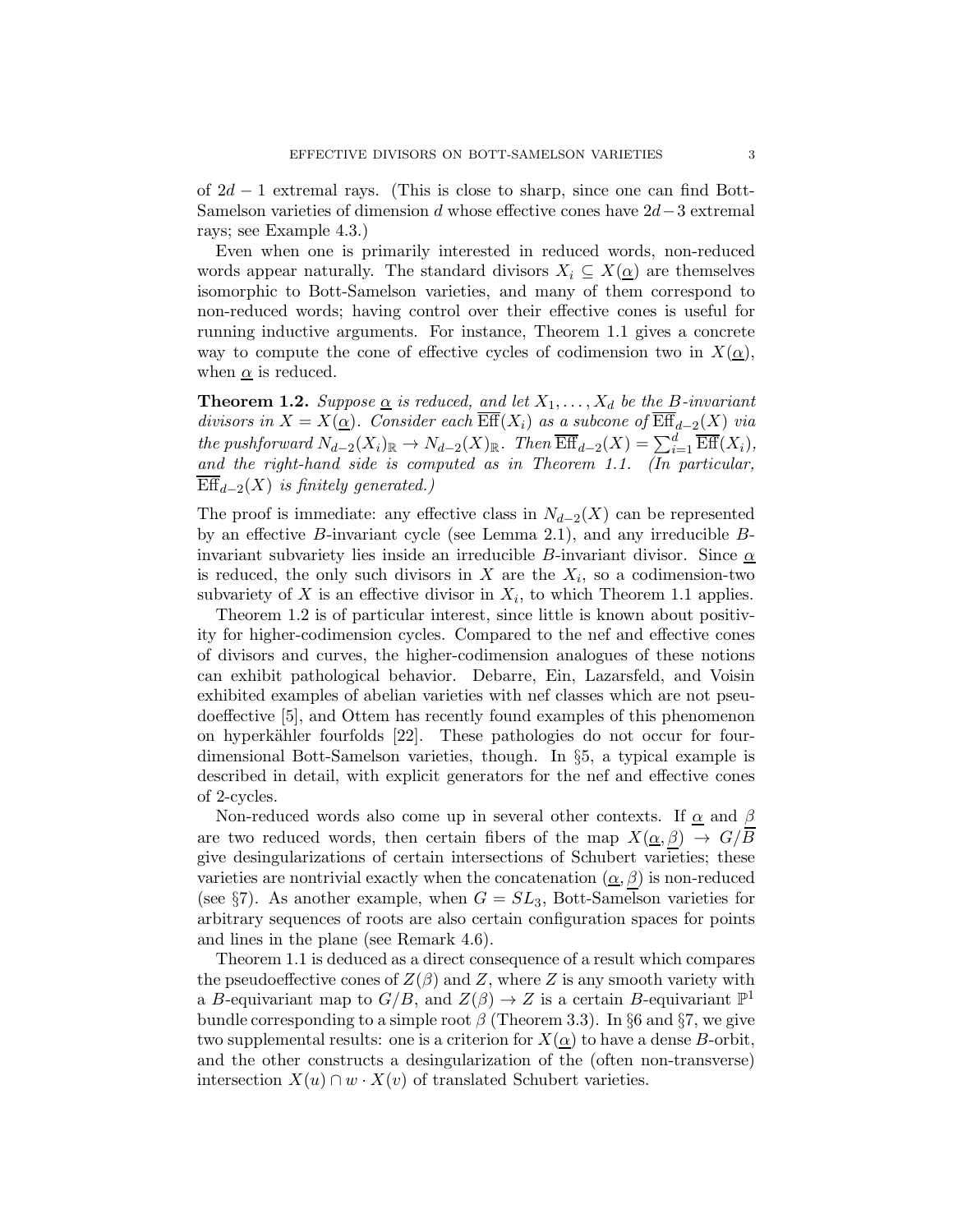Acknowledgements. I thank Ana-Maria Castravet, Mihai Fulger, Emanuele Macri, Edward Richmond, Jenia Tevelev, and Jesper Funch Thomsen for helpful comments and conversations.

### 2. Preliminaries and notation

Fix an algebraically closed ground field.

We refer to [\[18\]](#page-20-5) for basic facts about groups and flag varieties. Throughout, G denotes a Kac-Moody group, with a fixed Borel subgroup B and maximal torus T. Let  $W = N_G(T)/T$  be the corresponding Weyl group,  $R = R^+ \cup R^- \subseteq \mathfrak{t}^*$  the set of (positive and negative) roots, and  $S \subseteq R^+$  the set of simple roots. The roots of B are  $R^+$ . There is also an opposite Borel subgroup  $B^-$ , whose roots are  $R^-$ .

Corresponding to each root  $\alpha$  there is a coroot  $\alpha^{\vee} \in \mathfrak{t}$ . For each simple root, there is also a fundamental weight  $\varpi_{\alpha}$ , defined so that  $\langle \varpi_{\alpha}, \beta^{\vee} \rangle = \delta_{\alpha, \beta}$ .

For each  $\alpha \in S$  there is a simple reflection  $s_{\alpha}$ , and a minimal parabolic subgroup  $P_{\alpha} \subseteq G$ , generated by B and  $\dot{s}_{\alpha}$ ; the roots of  $P_{\alpha}$  are  $R^+ \cup \{-\alpha\}$ .

We will fix representatives  $\dot{w} \in N(T)$  for Weyl group elements  $w \in W$ , but the choice will never matter in this article. The length  $\ell(w)$  of a Weyl group element is the minimal number of simple reflections  $s_{\alpha}$  needed to write w. Such an expression is called *reduced*, as is the corresponding sequence of simple roots  $\alpha$ .

The Demazure product on W is defined by replacing the relation  $s_{\alpha} \cdot s_{\alpha} = e$ with  $s_{\alpha} \star s_{\alpha} = s_{\alpha}$  in the Coxeter presentation. Equivalently, for any  $w \in W$ and any simple root  $\alpha$ , define  $w \star s_\alpha$  to be the longer of  $ws_\alpha$  or w. A sequence of simple roots is reduced if and only if the usual product  $s_{\alpha_1} \cdots s_{\alpha_\ell}$  is equal to the Demazure product  $s_{\alpha_1} \star \cdots \star s_{\alpha_\ell}$ .

The flag variety is  $G/B$ , an (ind-)projective variety. It decomposes into Schubert cells  $X(w)^\circ = B\dot{w}B/B \cong \mathbb{A}^{\ell(w)}$ , whose closures are the Schubert varieties  $X(w) = \frac{\overline{BwB/B}}{\overline{BwB/B}}$ . The torus T acts on  $G/B$  by left multiplication, and the fixed points  $(G/B)^T$  are in bijection with the Weyl group. Abusing notation, we sometimes write  $w \in G/B$  to indicate the T-fixed point corresponding to  $w \in W$ , instead of writing  $\dot{w}B$ .

For any  $w \in W$ , we define

 $B_w = B \cap \dot{w} B \dot{w}^{-1}$  and  $B^w = B \cap \dot{w} B^- \dot{w}^{-1}$ ,

and similarly

$$
U_w = U \cap \dot{w} U \dot{w}^{-1} \quad \text{and} \quad U^w = B \cap \dot{w} U^{-} \dot{w}^{-1},
$$

where U and  $U^-$  are the unipotent radicals of B and  $B^-$ , respectively. Then  $B_w$  is the stabilizer (in B) of the T-fixed point  $\dot{w}B \in G/B$ , and the map  $u \mapsto u\dot{w}B$  defines a T-equivariant isomorphism  $U^w \stackrel{\sim}{\to} X(w)^\circ$ .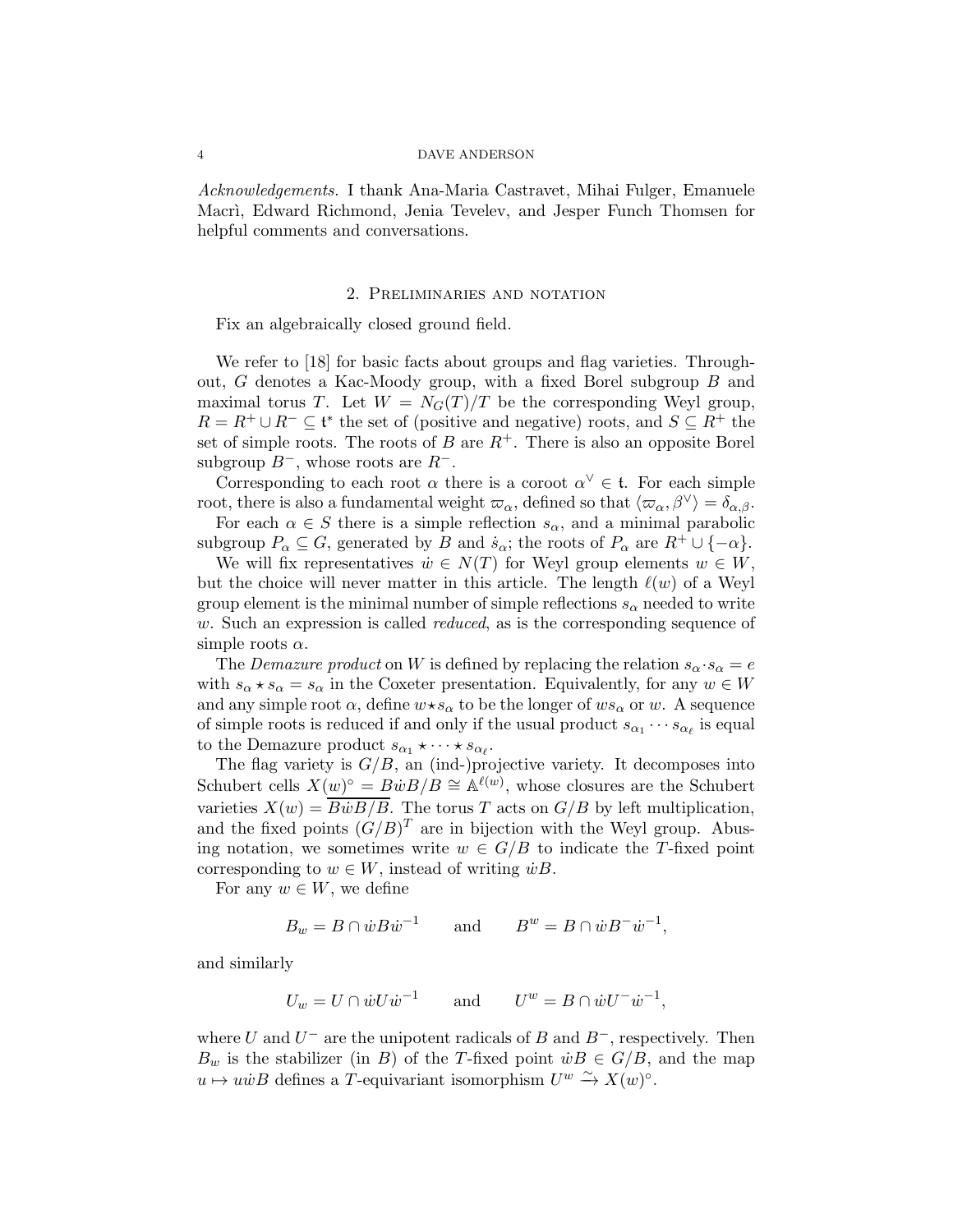For each root  $\alpha \in R$ , there is a root subgroup  $U_{\alpha} \cong \mathbb{G}_a$ . There is an isomorphism of algebraic varieties

$$
\mathbb{A}^{\ell(w)} \cong \prod_{\alpha \in R^+ \cap w(R^-)} U_{\alpha} \xrightarrow{\sim} U^w,
$$

given by multiplication (in any order). This is equivariant for the conjugation action of T on both sides.

The reader less familiar with Lie theory is invited to assume  $G = SL_n$ , with  $B$  and  $T$  the subgroups of upper-triangular and diagonal matrices. The Weyl group is  $W = S_n$ , the simple reflections are the adjacent transpositions, the simple roots are  $\alpha_i = e_i - e_{i+1}$ , and the minimal parabolic  $P_{\alpha_i}$  consists of block upper-triangular matrices where an entry in position  $(i + 1, i)$  can be nonzero. (Theorem [1.1](#page-1-0) is already nontrivial for  $SL_3$ .)

Finally, we record a basic fact about invariant cycles. Let  $B$  be a connected solvable linear algebraic group acting on a smooth projective variety X. As mentioned in the introduction, B-invariant divisors suffice to generate the cone of effective divisors. Substantially more is true.

<span id="page-4-0"></span>**Lemma 2.1.** Let  $X$  be a complete irreducible variety of dimension  $d$ , with an action of the connected solvable group B. Then for any  $0 \le i \le d$ , the cone of effective classes in  $N_i(X)_{\mathbb{R}}$  is generated by classes of B-invariant i-cycles.

<span id="page-4-2"></span>This is a straightforward generalization of statements in [\[4,](#page-20-6) [10\]](#page-20-7). The idea in all cases is to apply Borel's fixed point theorem to the Chow variety of X.

### 3. Divisors on B-varieties

In this section we will consider a complete nonsingular  $B$ -variety  $Z$ , together with a B-equivariant map  $\varphi: Z \to G/B$ , and compute the effective cone of certain  $\mathbb{P}^1$ -bundles on Z.

Being a closed irreducible B-invariant subvariety of  $G/B$ , the image  $\varphi(Z) \subseteq$  $G/B$  is a Schubert variety  $X(w)$ . The following simple lemma will be useful.

<span id="page-4-1"></span>**Lemma 3.1.** Let  $\varphi: Z \to X(w) \subseteq G/B$  be as above. The fiber  $\varphi^{-1}(w)$  is nonsingular and irreducible.

*Proof.* Let  $Z^{\circ} = \varphi^{-1} X(w)^{\circ}$ . Since  $X(w)^{\circ}$  is a principal homogeneous space for  $U^w \subseteq B$ , and the map  $Z^{\circ} \to X(w)^{\circ}$  is equivariant, we have  $Z^{\circ} \cong$  $\varphi^{-1}(w) \times X(w)^\circ$ . The subset  $Z^\circ$  is open in  $Z$ , so it is nonsingular and irreducible; since  $X(w)^\circ$  is also nonsingular, the claim follows.  $\square$ 

We fix some notation. For any simple root  $\beta$ , let  $P_{\beta} \subset G$  be the corresponding minimal parabolic subgroup, so there is a  $\mathbb{P}^1$ -bundle  $G/B \to G/P_\beta$ . Write

$$
\mathfrak{X}(\beta) = G/B \times_{G/P_{\beta}} G/B
$$

for the fiber product.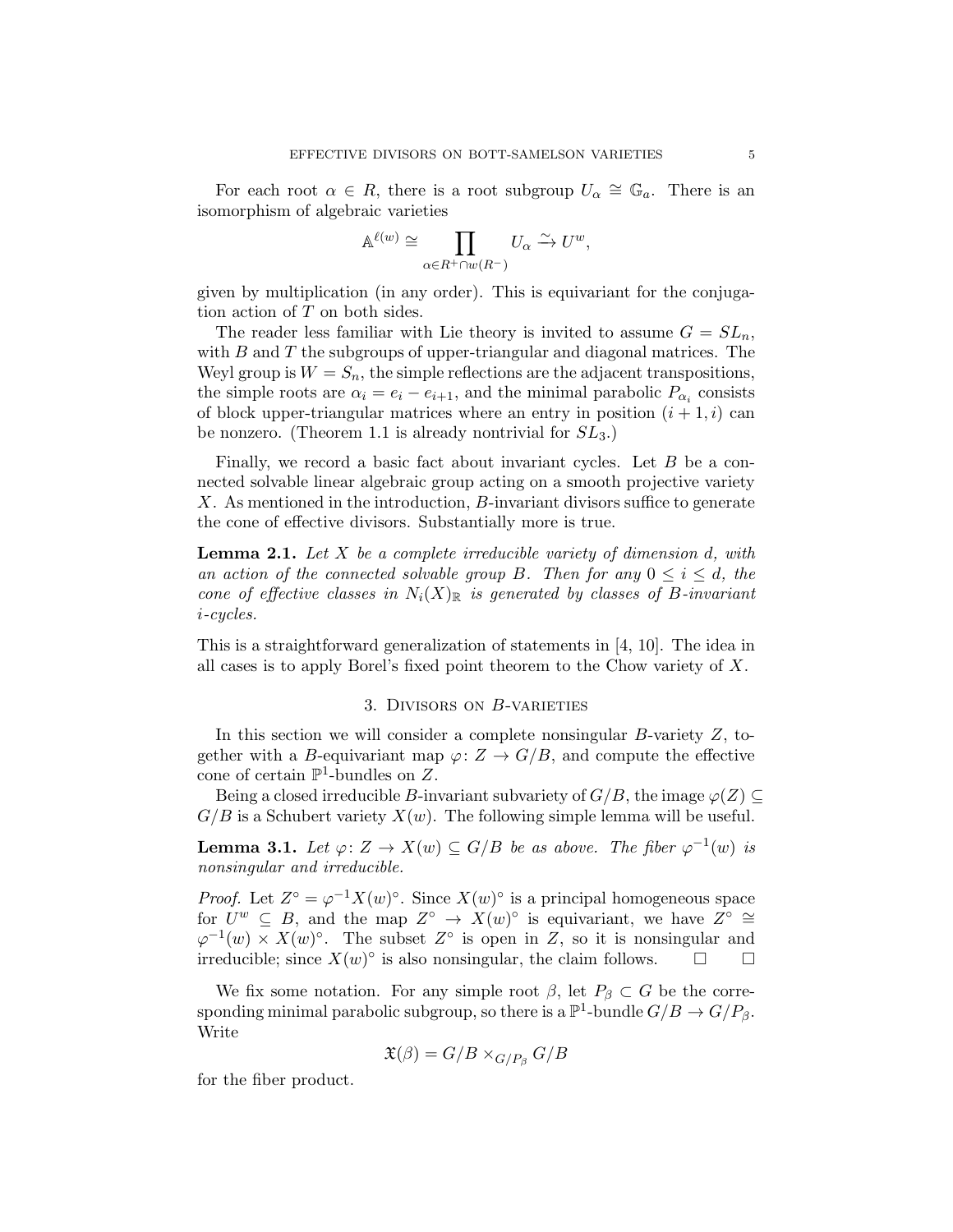Define  $\pi: Z(\beta) \to Z$  to be the pullback of the  $\mathbb{P}^1$ -bundle  $\mathfrak{X}(\beta) \to G/B$ . Thus there is a diagram

$$
Z(\beta) \longrightarrow \mathfrak{X}(\beta) \longrightarrow G/B
$$
  

$$
\pi \downarrow \qquad \qquad \downarrow
$$
  

$$
Z \longrightarrow G/B.
$$

There is a canonical section of the projection  $\mathfrak{X}(\beta) \to G/B$ , corresponding to the diagonal map  $G/B \to G/B \times G/B$ . This induces a canonical section of  $\pi$ . We will write  $\Delta \subseteq Z(\beta)$  for the image of this section; it is a B-invariant divisor.

Writing  $X(w, \beta)$  for the restriction of  $\mathfrak{X}(\beta)$  to  $X(w) \subseteq G/B$ , we also have a diagram

<span id="page-5-1"></span>(1)  
\n
$$
\begin{array}{c}\nZ(\beta) \xrightarrow{\psi} X(w, \beta) \xrightarrow{\mu} X(w \star s_{\beta}) \\
\pi \downarrow \pi \\
Z \xrightarrow{\varphi} X(w),\n\end{array}
$$

where  $w \star s_{\beta}$  is the Demazure product (equal to the longer of  $ws_{\beta}$  or w). Let  $\widetilde{\varphi}$ :  $Z(\beta) \to X(w \star s_{\beta})$  be the composition  $\mu \circ \psi$ .

Restricting this basic diagram over  $X(w)^\circ \subseteq X(w)$ , we have

<span id="page-5-0"></span>(2) 
$$
Z^{\circ} \times E \longrightarrow X(w)^{\circ} \times E \stackrel{\mu^{\circ}}{\longrightarrow} X(w)^{\circ} \cup X(ws_{\beta})^{\circ}
$$

$$
Z^{\circ} \longrightarrow X(w)^{\circ},
$$

where  $E = E_{w,ws_\beta} \cong \mathbb{P}^1$  is the curve connecting the T-fixed points w and  $ws_\beta$ in  $G/B$ , and as already observed in the proof of Lemma [3.1,](#page-4-1)  $Z^{\circ} = \varphi^{-1} X(w)^{\circ}$ is isomorphic to  $X(w)^\circ \times \varphi^{-1}(w)$ .

These two diagrams will be used repeatedly in proving the main results. It will be helpful to describe [\(2\)](#page-5-0) in more detail first.

The isomorphism  $\overline{\pi}^{-1}X(w)^{\circ} = X(w)^{\circ} \times E$  is given by

$$
[u \cdot w, p] \mapsto (u\dot{w}B, \dot{w}pB),
$$

where  $u \in U^w$  gives a unique representative  $u \dot{w} B$  for a point in  $X(w)^\circ$ , and  $p \in P_\beta$ . The map  $\mu^\circ \colon X(w)^\circ \times E \to X(w)^\circ \cup X(ws_\beta)^\circ \subseteq X(w \star s_\beta)$  sends  $(u\dot{w}B, \dot{w}pB)$  to  $u\dot{w}pB$ .

The morphism  $\mu^{\circ}$  can be described more precisely. Assume for the moment that  $w > ws_{\beta}$ , so  $w(-\beta) \in R^+$ . For  $u' \in U^{ws_{\beta}}$  and  $u'' \in U_{w(-\beta)}$ , there is an isomorphism

$$
m\colon X(ws_\beta)^\circ \times U_{w(-\beta)} \times E \xrightarrow{\sim} X(w)^\circ \times E
$$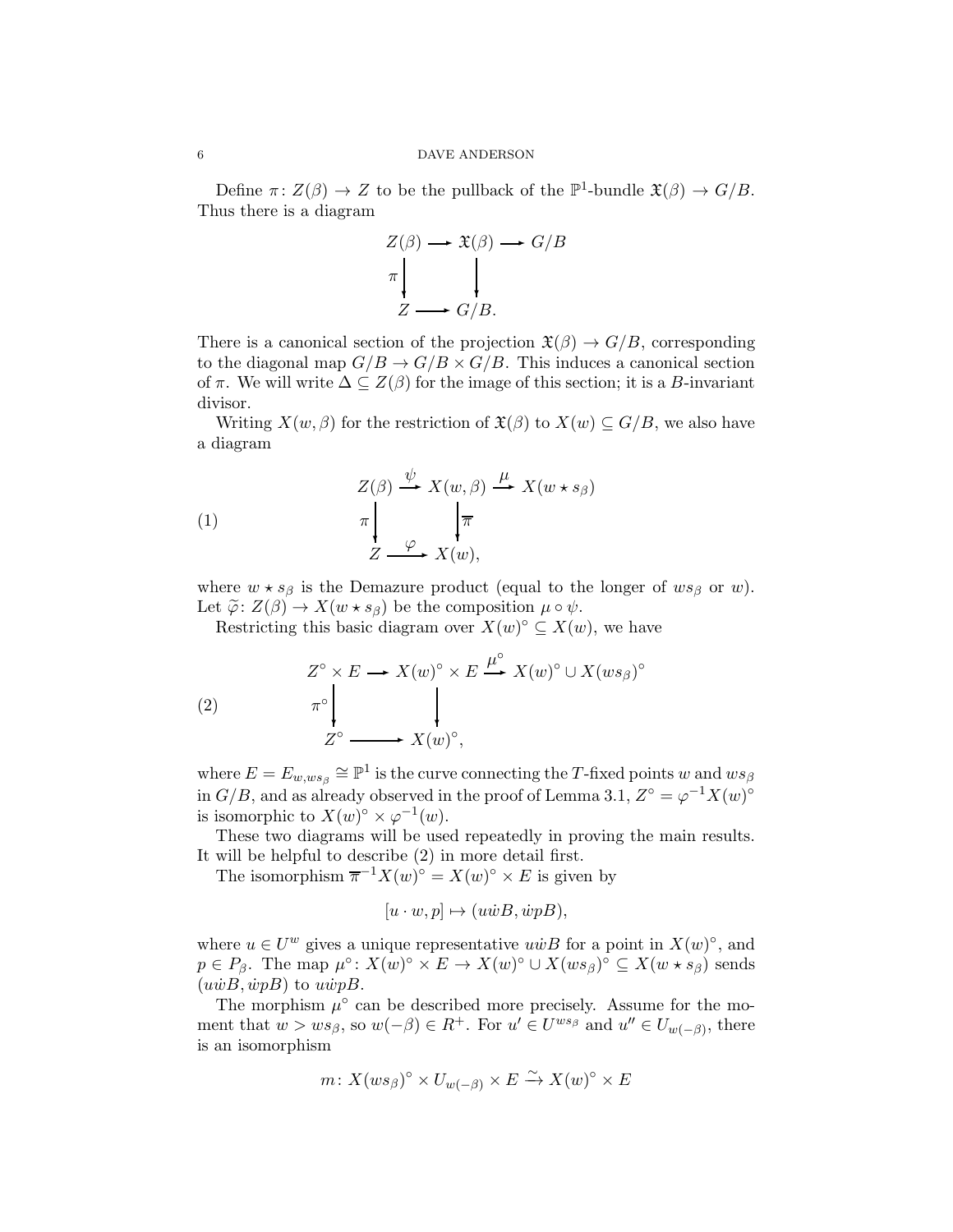defined by  $m(u' \dot{w} \dot{s}_{\beta} B, u'', \dot{w} \dot{s}_{\beta} p' B) = (u' u'' \dot{w} B, (u'')^{-1} \dot{w} p B)$ , where  $p =$  $\dot{s}_{\beta}p'$ . (This uses the facts that  $U^w \cong U^{ws_{\beta}} \times U_{w(-\beta)}$  and that  $U_{w(-\beta)}$  acts on  $E.$ )

<span id="page-6-1"></span>These morphisms fit into a commutative diagram

(3)  

$$
X(w)^{\circ} \times E \xrightarrow{\mu^{\circ}} X(w)^{\circ} \cup X(ws_{\beta})^{\circ}
$$

$$
m \downarrow \sim \sim \downarrow \overline{\mu^{\circ}}
$$

$$
X(ws_{\beta})^{\circ} \times U_{w(-\beta)} \times E \xrightarrow{q} X(ws_{\beta})^{\circ} \times E,
$$

where q is the projection. It follows that  $\mu^{\circ}$  is a (trivial)  $\mathbb{A}^1$ -bundle when  $w > ws_{\beta}$ . Similar reasoning shows  $\mu^{\circ}$  is an isomorphism when  $w < ws_{\beta}$ .

Finally, the action of B on  $X(w)^\circ \times E$  can be described as follows. Writing a point in  $X(w)^\circ$  as  $u\dot{w}B$ , for any  $b \in B$ , we can write  $b = u'b'$  where  $u' \in uU^w u^{-1}$  and  $b' \in uB_w u^{-1}$ . For  $y = \dot{w}pB \in E$ , we have

$$
b \cdot (u\dot{w}B, y) = b \cdot [u \cdot w, p]
$$
  
=  $[bu \cdot w, p]$   
=  $[u'u \cdot w, u^{-1}b'up]$   
=  $(u'u\dot{w}B, \dot{w}u^{-1}b'upB)$   
=  $(u'u\dot{w}B, b''\dot{w}pB)$   
=  $(u'u \cdot w, b'' \cdot y),$ 

noting that  $u^{-1}b'u \in B_w$ , and hence so is  $b'' = \dot{w}u^{-1}b'u\dot{w}^{-1}$ .

<span id="page-6-0"></span>**Lemma 3.2.** Suppose  $ws_{\beta} > w$ , let  $D \subseteq Z(\beta)$  be a B-invariant effective divisor, and let  $\widehat{D}^{\circ} = D \cap (Z^{\circ} \times E)$  be its restriction to diagram [\(2\)](#page-5-0). Then the general fibers of the projection  $D^{\circ} \to Z^{\circ}$  do not contain  $ws_{\beta} \in E$ .

*Proof.* If the general fiber of  $D^{\circ} \to Z^{\circ}$  contains  $ws_{\beta}$ , then  $D^{\circ}$  must contain  $Z^{\circ} \times \{ws_{\beta}\}\$ as an irreducible component. By the above calculation, a divisor in  $Z^{\circ} \times E$  of the form  $Z^{\circ} \times \{y\}$  is B-invariant if and only if y is fixed by  $B_w$ . When  $ws_{\beta} > w$ , we have  $E^{\beta w} = \{w\}$  since in this case the root subgroup  $U_{w(\beta)}$  is contained in  $B_w$  but not in  $B_{ws_\beta}$ . — Протива и постание на политички села:<br>Примечание на политички села: Примечание и постание и постание и постание и постание и постание и постание и п<br>Примечание и постание и постание и постание и постание и постание и

The standard *B*-invariant divisor  $\Delta \subseteq Z(\beta)$  restricts to  $\Delta^{\circ} = Z^{\circ} \times \{w\}.$ When  $ws_{\beta} < w$ , we have  $E^{B_w} = \{w, ws_{\beta}\}\)$ , so we can define a second  $B$ invariant divisor

(4) 
$$
\Sigma = \overline{Z^{\circ} \times \{ws_{\beta}\}} \subseteq Z(\beta).
$$

Using the B-action, this can also be written as  $\Sigma = \overline{B \cdot (\varphi^{-1}(w) \times \{ws_\beta\})}$ . The main theorem of this section says that the effective cone of  $Z(\beta)$  is generated by that of Z, together with  $\Delta$  and  $\Sigma$  (when the latter exists).

**Theorem 3.3.** (i) If  $ws_{\beta} > w$ , then  $\overline{\text{Eff}}(Z(\beta))$  is generated by  $\pi^*\overline{\text{Eff}}(Z)$ together with  $\Delta$ .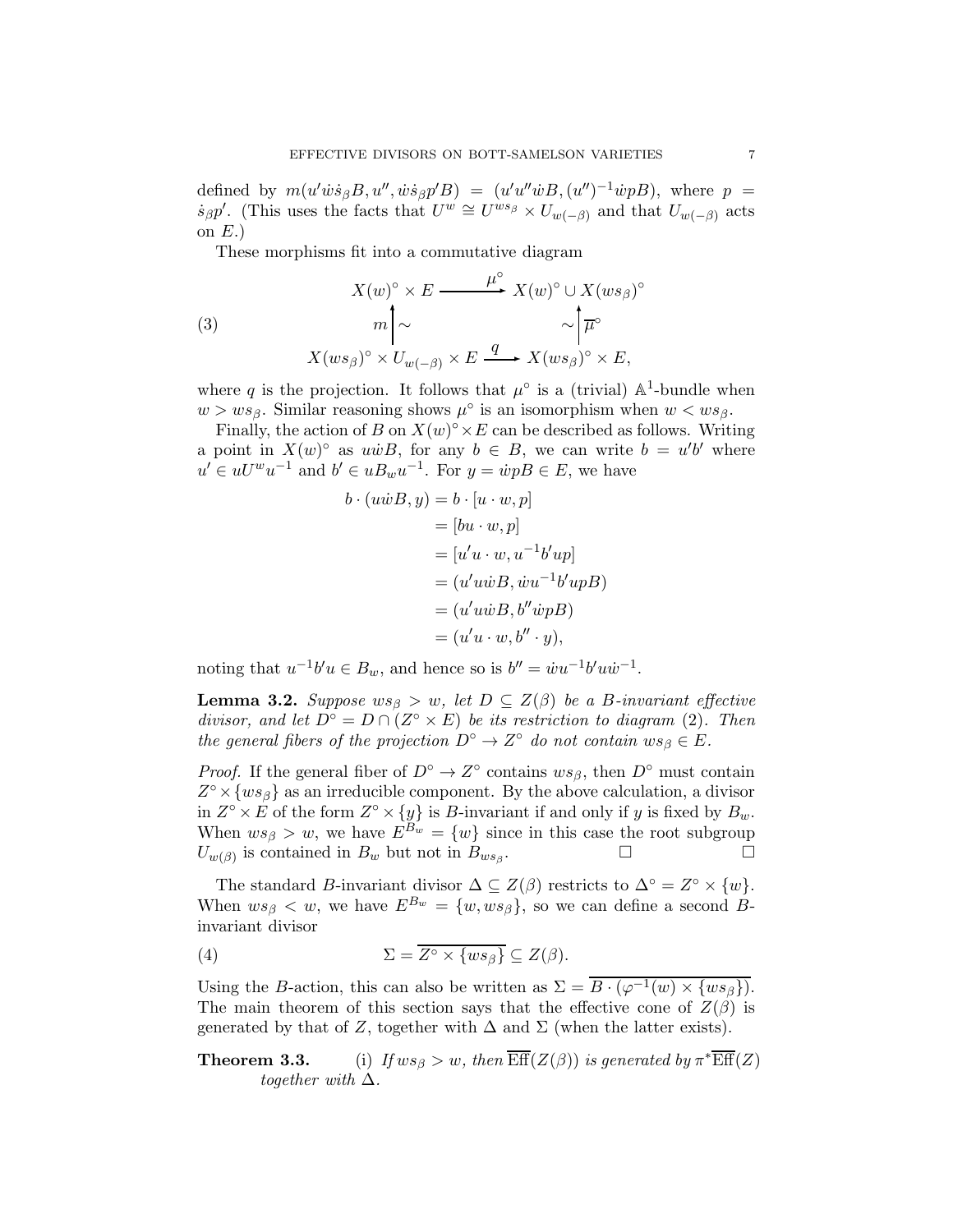(ii) If  $ws_{\beta} < w$ , then  $\overline{\text{Eff}}(Z(\beta))$  is generated by  $\pi^*\overline{\text{Eff}}(Z)$  together with  $\Sigma$  and  $\Delta$ . In this case  $\Sigma$  generates an extremal ray.

Quite generally, if Z is a Q-factorial variety and  $\pi: Z' \to Z$  is a  $\mathbb{P}^1$ bundle, then the Néron-Severi groups of  $Z$  and  $Z'$  are related by a natural short exact sequence  $0 \to NS(Z) \stackrel{\pi^*}{\longrightarrow} NS(Z') \to \mathbb{Z} \to 0$ , and the pullback  $\pi^* \overline{\text{Eff}}(Z)$  is a facet of  $\overline{\text{Eff}}(Z')$ . (A fiber of  $\pi$  is a moving curve, and  $\pi^* \overline{\text{Eff}}(Z)$ lies in the orthogonal space to the class of a fiber; in fact, the same argument applies to any fibration whose fiber has Picard number one.) Bearing this in mind, Theorem 3.3 is an immediate consequence of the following proposition, together with Proposition [3.7.](#page-9-0)

<span id="page-7-0"></span>**Proposition 3.4.** Let  $D \subseteq Z(\beta)$  be a B-invariant reduced and irreducible effective divisor. Then D is rationally equivalent to  $a\Delta + b\Sigma + \pi^*D'$  for  $a, b \geq 0$  and some effective divisor  $D' \subseteq Z$ .

*Proof.* Let  $\lambda: \mathbb{G}_m \to T$  be a one-parameter subgroup such that  $\langle w(\beta), \lambda \rangle >$ 0, so the induced action of  $\mathbb{G}_m$  act on E fixes the points w and  $ws_\beta$ , and has  $\lim_{t\to 0} t \cdot y = w$  for  $y \in E \setminus \{w, ws_\beta\}$ . Extend this to an action of  $\mathbb{G}_m$ on  $Z^{\circ} \times E$  by letting  $\mathbb{G}_m$  act trivially on  $Z^{\circ}$ .

Define a family

$$
\mathcal{D}^* := \{ (t \cdot x, t) \, | \, x \in D^{\circ} \} \subseteq (Z^{\circ} \times E) \times \mathbb{G}_m,
$$

and let  $\mathcal D$  be the (reduced) closure in  $Z(\beta) \times \mathbb{A}^1$ . Letting  $\mathbb{G}_m$  act on  $\mathbb{A}^1$  by extending multiplication on itself,  $\mathcal D$  is a  $\mathbb G_m$ -invariant divisor in  $Z(\beta) \times \mathbb A^1$ . For each  $t \in \mathbb{A}^1$ , write  $D_t$  for the fiber of the projection  $p: \mathcal{D} \to \mathbb{A}^1$ ; there is a map

$$
\pi_t\colon D_t\to Z,
$$

which is identified with  $\pi: D \to Z$  for  $t = 1$ .

Let  $\mathcal{D}^{\circ} = \mathcal{D} \cap (Z^{\circ} \times E) \times \mathbb{A}^{1}$ , so we have a projection  $p^{\circ} \colon \mathcal{D}^{\circ} \to \mathbb{A}^{1}$ with fibers  $D_t^{\circ} = (p^{\circ})^{-1}(t)$ , as well as maps  $\pi_t^{\circ} : D_t^{\circ} \to Z^{\circ}$ . Note that  $D_t^{\circ} =$  $D_t \cap (Z^{\circ} \times E)$ . The limit  $D_0^{\circ}$  is a  $\mathbb{G}_m$ -invariant divisor in  $Z^{\circ} \times E$ , and therefore a fiber of  $\pi_0^{\circ}$  $\delta_0$  is either all of E, or else it is contained in  $\{w, ws_\beta\} \subseteq E$ .

We distinguish three cases for irreducible components of  $D_0$ . A component of  $D_0$  whose general fiber is  $w \in E$  must be equal to  $\Delta$ . A component whose general fiber is  $ws_\beta \in E$  must be equal to  $\Sigma$ . (By Lemma [3.2,](#page-6-0) the latter case occurs only if  $ws_{\beta} < w$ .) The general fiber of  $\pi_0^{\circ}$  $_0^{\circ}$  cannot be all of  $E$ , so the third possibility is that the general fiber is empty. A component of  $D_0^{\circ}$  which does not surject onto  $Z^{\circ}$  maps into a B-invariant divisor of Z; and any component of  $D_0$  that is not in  $\overline{D_0^{\circ}}$  must be contained in  $\pi^{-1}(Z \setminus Z^{\circ}),$ so such a component also maps into a B-invariant divisor of Z. It follows that  $D_0$  is supported on  $\Delta + \Sigma + \pi^{-1}D'$  for some B-invariant effective divisor  $D' \subseteq Z$ , with  $\Sigma$  appearing only if  $ws_{\beta} > w$ .

The scheme  $D$  is Cohen-Macaulay, since it is a divisor in the nonsingular variety  $Z(\beta) \times \mathbb{A}^1$ , so equidimensionality of the fibers implies p is flat (e.g. by [\[13,](#page-20-8) Ex. III.10.9]). This proves the proposition.  $\Box$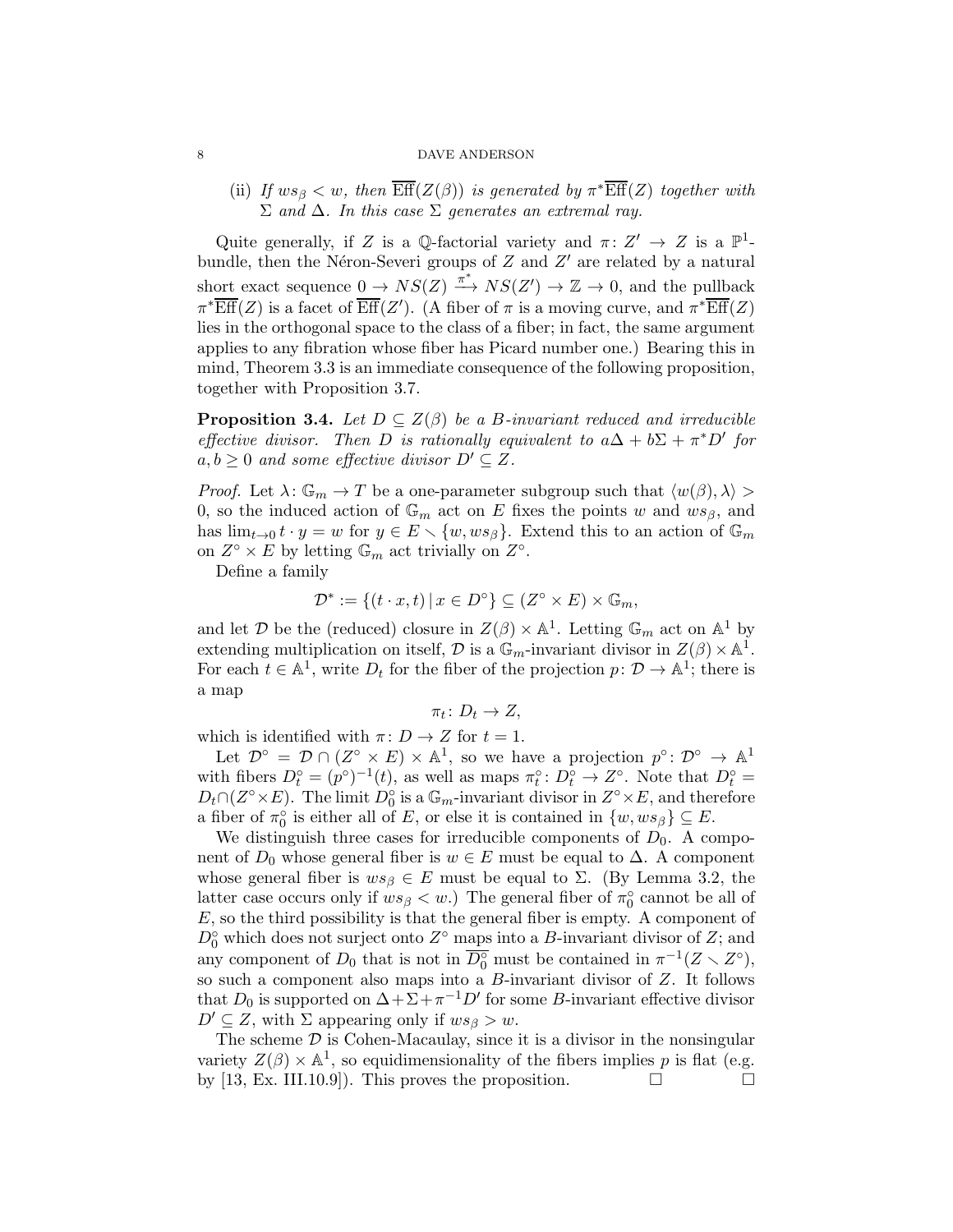The divisor  $\Sigma$  has a useful alternative characterization. In the top row of diagram [\(2\)](#page-5-0), observe that the image of  $\varphi^{-1}(w) \times \{ws_\beta\}$  under the composed map  $Z^{\circ} \times E \to X(w)^{\circ} \times E \to X(w)^{\circ} \cup X(ws_{\beta})^{\circ}$  is the point  $ws_{\beta}$ . By B-equivariance, when  $ws_{\beta} < w$ , we see that  $\tilde{\varphi}$  maps  $\Sigma$  into the divisor  $X(ws_\beta)\subseteq X(w).$ 

<span id="page-8-0"></span>**Lemma 3.5.** If  $ws_{\beta} < w$ , then  $\Sigma$  is the unique irreducible component of the divisor  $\widetilde{\varphi}^{-1}X(ws_\beta)\subseteq Z(\beta)$  which is mapped birationally to Z by  $\pi$ . Furthermore, the scheme  $\widetilde{\varphi}^{-1}X(ws_\beta)$  is generically reduced along  $\Sigma$ .

*Proof.* Suppose  $\Theta$  is an irreducible component of  $\tilde{\varphi}^{-1}X(ws_\beta)$  mapping birationally to  $Z$ . In the notation of the basic diagram  $(1)$ , there are exactly two irreducible B-invariant divisors in  $X(w, \beta)$  which are mapped birationally to  $X(w)$  by  $\overline{\pi}$ , namely the standard divisor  $\Delta' = B \cdot [w, e]$  and the orbit closure  $\Sigma' = \overline{B \cdot [w, s_\beta]}$ . (For any point y other than e or  $s_\beta$ , the orbit  $B \cdot [w, y]$  is dense in  $X(w, \beta)$ .) Since  $\Theta$  is irreducible, we have  $\Theta \subseteq \psi^{-1} \Delta'$ or  $\Theta \subseteq \psi^{-1}\Sigma'$ . Since  $\overline{\pi}$  restricted to either  $\Delta'$  or  $\Sigma'$  is birational, we must have  $\psi(\Theta) = \Delta'$  or  $\psi(\Theta) = \Sigma'$ , respectively. The former case cannot hold for  $\Theta \subseteq \widetilde{\varphi}^{-1}X(ws_\beta)$ , since  $\mu(\Delta') = X(w)$ . Therefore  $\Theta \subseteq \psi^{-1}(\Sigma')$ .

Now restrict to the basic diagram [\(2\)](#page-5-0), and consider the dense open set  $V = B \cdot [w, s_{\beta}] = X(w)^{\circ} \times \{ws_{\beta}\} \subseteq \Sigma'$ . Since  $\overline{\pi}$  is B-equivariant, its restriction to V is an isomorphism onto its image in  $X(w)$ , which is the cell X(w)<sup>o</sup>. From the definition, we have  $\psi^{-1}V \subseteq \Sigma$ . On the other hand, an open set of Θ must map onto V, so it follows that  $\Theta = \overline{\psi^{-1}V} = \Sigma$ .

To see that  $\tilde{\varphi}^{-1}X(ws_\beta)$  is reduced along  $\Sigma$ , again restrict to the basic diagram [\(2\)](#page-5-0). Recall that  $\mu^{\circ} \colon X(w)^{\circ} \times E \to X(w)^{\circ} \cup X(ws_{\beta})^{\circ}$  is given by  $\mu^{\circ}(uwB, wpB) = uwpB$ , and by the diagram [\(3\)](#page-6-1), it is identified with the projection of a trivial  $\mathbb{A}^1$ -bundle. It follows that  $(\mu^\circ)^{-1}X(ws_\beta)^\circ$  is reduced, and one checks that it is  $V = X(w)^\circ \times \{ws_\beta\}$  of the previous paragraph. Since  $\psi^{-1}V = Z^{\circ} \times \{ws_{\beta}\}\$ is a dense open set in  $\Sigma$ , we are done.  $\square$ 

Proposition [3.4](#page-7-0) shows that  $\overline{\text{Eff}}(Z(\beta))$  is generated by  $\pi^*\overline{\text{Eff}}(Z)$ ,  $\Delta$ , and  $\Sigma$  (when the latter exists). To complete the proof of Theorem 3.3, we must show  $\Sigma$  is extremal when it exists. We need another simple lemma.

<span id="page-8-1"></span>**Lemma 3.6.** Let X be a normal variety, and let  $Y \subseteq X$  be a prime (Weil) divisor, i.e., an irreducible subvariety of codimension one. Let  $f: X' \to X$  be a proper surjective morphism whose generic fiber is connected and reduced, where X' is a nonsingular variety. Write  $Y' = f^{-1}Y \subseteq X$  for the (schemetheoretic) inverse image, a divisor in X'. Then  $f_*\mathcal{O}_{X'}(Y') \cong \mathcal{O}_X(Y)$  as sheaves of  $\mathcal{O}_X$ -modules. In particular, this sheaf is torsion-free.

Proof. If X is nonsingular, this is simply the projection formula, since  $\mathcal{O}_{X'}(Y') \cong f^*\mathcal{O}_X(Y)$  and  $f_*\mathcal{O}_{X'} \cong \mathcal{O}_X$ . To reduce to this case, write  $\iota: X_{\text{sm}} \hookrightarrow X$  for the inclusion of the smooth locus, define notation by the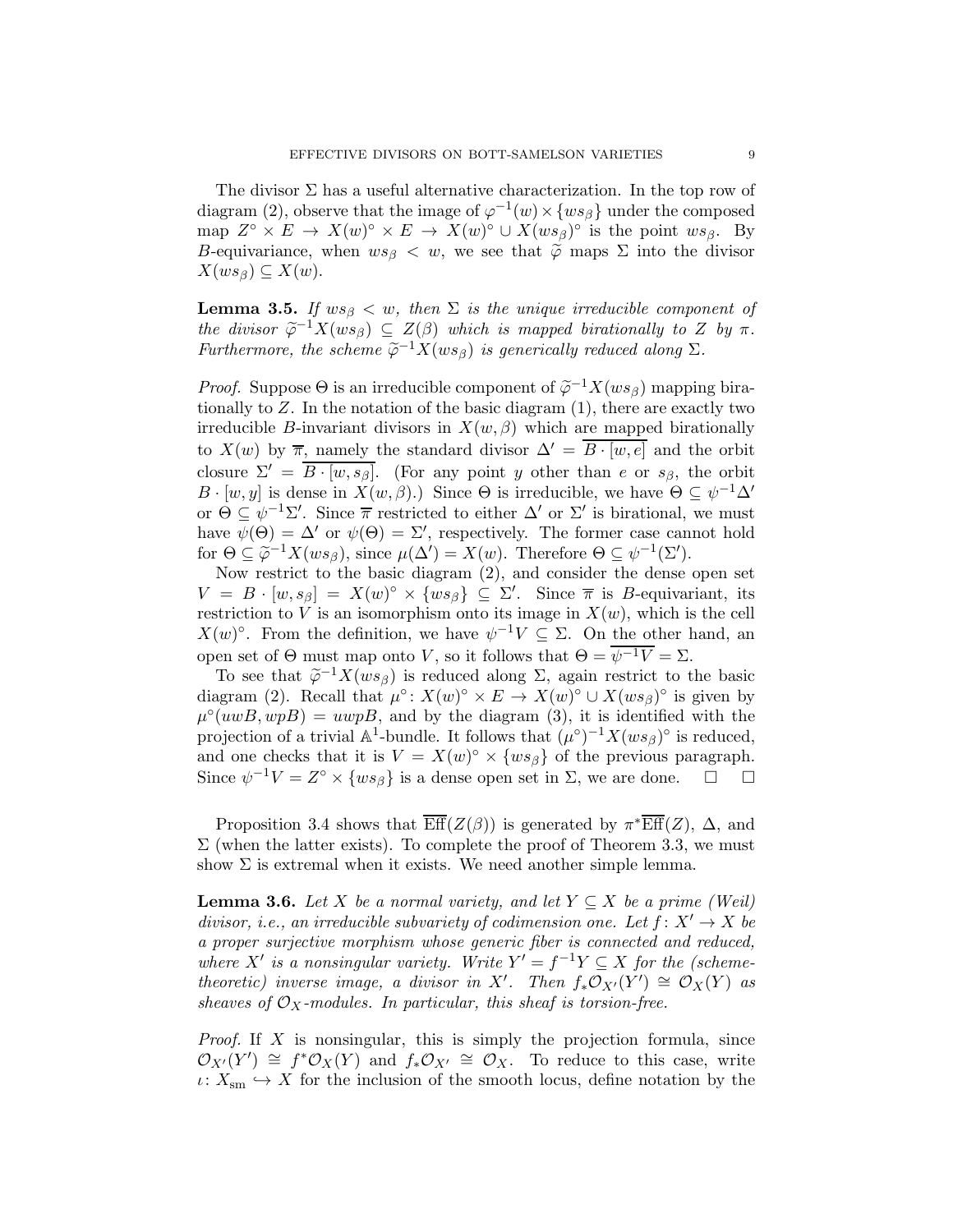cartesian diagram

$$
X'_{\rm sm} \xrightarrow{\iota'} X'
$$
  

$$
f' \downarrow \qquad \qquad f
$$
  

$$
X_{\rm sm} \xrightarrow{\iota} X,
$$

and set  $Y_{\rm sm} = Y \cap X_{\rm sm}$ . Then

$$
f_*\mathcal{O}_{X'}(Y') \cong f_*\iota'_*(\iota')^*\mathcal{O}_{X'}(Y')
$$
  
\n
$$
\cong \iota_* f'_*\mathcal{O}_{X'_{\mathrm{sm}}}(Y'_{\mathrm{sm}})
$$
  
\n
$$
\cong \iota_* \mathcal{O}_{X_{\mathrm{sm}}}(Y_{\mathrm{sm}})
$$
  
\n
$$
\cong \mathcal{O}_X(Y),
$$
  
\nas claimed.

<span id="page-9-0"></span>**Proposition 3.7.** Suppose  $ws_{\beta} < w$ . Then the divisor  $\Sigma$  generates an extremal ray of  $\overline{\text{Eff}}(Z(\beta)).$ 

*Proof.* We know that  $\overline{\text{Eff}}(Z(\beta))$  is generated by  $\pi^*\overline{\text{Eff}}(Z)$ ,  $\Delta$ , and  $\Sigma$ . Since Σ maps birationally to Z, we also have  $\Sigma = \Delta + \pi^* D$  for some (unique) divisor  $D$  on  $Z$ . To prove the proposition, we will show  $D$  is not effective.

By Lemma [3.5,](#page-8-0) we have  $\tilde{\varphi}^{-1}X(ws_\beta) = \Sigma + \pi^*E$  for some effective divisor  $E \subseteq Z$ , so it suffices to show that the divisor

$$
D' = \widetilde{\varphi}^{-1} X(ws_{\beta}) - \Delta
$$

is not effective. Let  $\mathcal{L} = \mathcal{O}_{Z(\beta)}(D')$ , and consider the sequence

<span id="page-9-1"></span>
$$
0 \to \mathcal{L} \to \mathcal{O}(\widetilde{\varphi}^{-1}X(ws_\beta)) \to \mathcal{O}(\widetilde{\varphi}^{-1}X(ws_\beta))|_{\Delta} \to 0
$$

of sheaves on  $Z(\beta)$ . We claim that the induced homomorphism

(5) 
$$
\widetilde{\varphi}_* \mathcal{O}(\widetilde{\varphi}^{-1} X(ws_\beta)) \to \widetilde{\varphi}_* (\mathcal{O}(\widetilde{\varphi}^{-1} X(ws_\beta))|_{\Delta})
$$

is an injection of sheaves on  $X(w)$ . It follows that  $H^0(\mathcal{L}) = 0$ , so this suffices to prove the proposition.

In fact, both sheaves in [\(5\)](#page-9-1) are isomorphic to the divisorial sheaf  $\mathcal{O}_{X(w)}(X(ws_\beta)).$ To see this, observe that  $\widetilde{\varphi}_*(\mathcal{O}(\widetilde{\varphi}^{-1}X(ws_\beta)))|\Delta) \cong \varphi_*\mathcal{O}_Z(\varphi^{-1}X(ws_\beta))$  and apply Lemma [3.6](#page-8-1) to the morphisms  $\tilde{\varphi} : Z(\beta) \to X(w)$  and  $\varphi : Z \to X(w)$ . The morphism [\(5\)](#page-9-1) is nonzero—it is an isomorphism over the open set  $X(w)^\circ$  and a nonzero homomorphism of divisorial sheaves is injective (see, e.g., [\[17,](#page-20-9) Lemma 3.3, so the claim is proved.  $\square$ 

Theorem 3.3 shows that the  $\mathbb{P}^1$ -bundles  $Z(\beta) \to Z$  are special, in the sense that the effective cone of the total space is finitely generated over that of the base. In general one cannot hope for such simple behavior, even for T-equivariant bundles on nice varieties.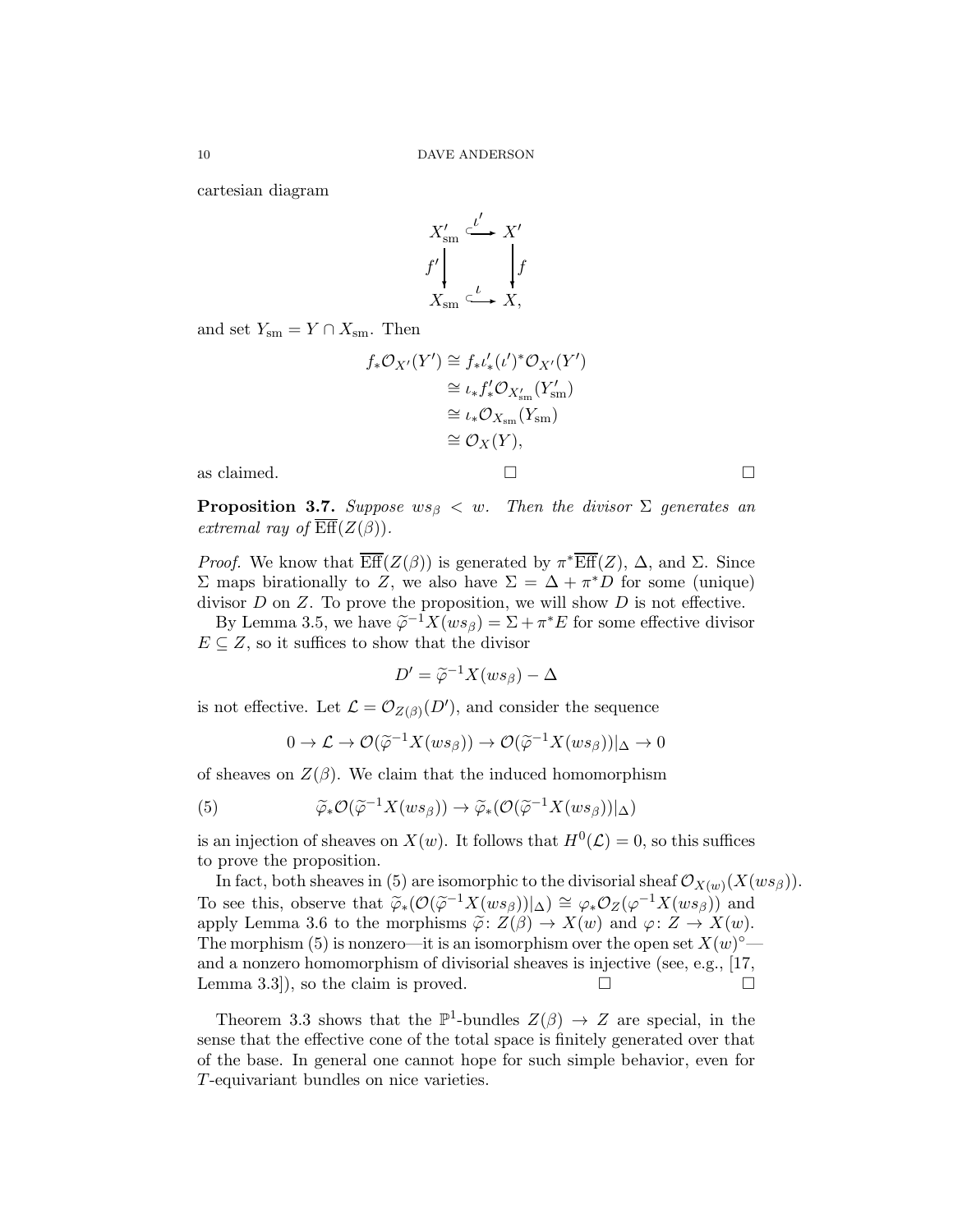**Example 3.8.** Suppose  $X \to Y$  is a T-equivariant  $\mathbb{P}^1$ -bundle, with Y a complexity-one T-variety. Even if  $\overline{Eff}(Y)$  is finitely generated, the cone  $\overline{\text{Eff}}(X)$  need not be. Indeed, let Z be a 2-dimensional smooth toric variety corresponding to a fan with  $n \geq 11$  rays, having a cone  $\sigma$  spanned by rays  $\rho_1, \rho_2$  such that  $\rho_3, \ldots, \rho_n$  are contained in  $-\sigma$ . Assume the ground field is uncountable, and let  $E$  be a rank 3 toric vector bundle on  $Z$ , chosen as in [\[12,](#page-20-10) Theorem 1.4 so that  $\mathbb{P}(E)$  has non-polyhedral effective cone. Furthermore assume there is an exact sequence

$$
0 \to L \to E \to F \to 0
$$

of toric vector bundles on Z, with L a line bundle and F of rank 2. (To see this can be arranged, start with any E as in [\[12\]](#page-20-10) so that  $\overline{\text{Eff}}(\mathbb{P}(E))$  is not finitely generated, and choose a T-invariant rational section  $\sigma: Z \dashrightarrow \mathbb{P}(E)$ . If  $\sigma$  is regular, then it corresponds to such an L. Otherwise, blow up finitely many T-invariant points to resolve indeterminacy of  $\sigma$ , obtaining a new toric variety  $Z' \to Z$ ; now replace Z with  $Z'$ , and E with its pullback to  $Z'$ .)

The line bundle defines a section  $Z \to \mathbb{P}(E)$ ; let  $S \subset \mathbb{P}(E)$  be the image, let  $X = Bl_S(\mathbb{P}(E))$ , and let  $Y = \mathbb{P}(F)$ . The effective cone of X surjects onto that of  $\mathbb{P}(E)$ , so  $\overline{\text{Eff}}(X)$  is not finitely generated. On the other hand, the map of vector bundles  $E \to F$  on Z defines a  $\mathbb{P}^1$ -bundle  $X \to Y$ , and Y being the projectivization of a rank-two bundle on  $Z$ ,  $\overline{\text{Eff}}(Y)$  is finitely generated [\[15,](#page-20-11) [14,](#page-20-12) [11\]](#page-20-13). I thank J. Tevelev for suggesting this construction.

## 4. Bott-Samelson varieties

<span id="page-10-0"></span>We briefly review basic facts about Bott-Samelson varieties. For more details, the articles by Demazure [\[6\]](#page-20-14), Lauritzen and Thomsen [\[19\]](#page-20-15), Magyar [\[20\]](#page-20-16), and Willems [\[24\]](#page-20-17) are recommended.

Recall that for each simple root  $\alpha$ , there is a minimal parabolic subgroup  $P_{\alpha} \subseteq G$ . For a group  $\Gamma$  acting on Y on the right and Z on the left, the balanced quotient is defined as  $Y \times^{\Gamma} Z = (Y \times Z)/(y \cdot g, z) \sim (y, g \cdot z)$ .

Given a sequence  $\underline{\alpha} = (\alpha_1, \dots, \alpha_d)$  of simple roots, the corresponding Bott-Samelson variety is

$$
X(\underline{\alpha}) = P_{\alpha_1} \times^B P_{\alpha_2} \times^B \cdots \times^B P_{\alpha_d}/B,
$$

where  $B$  acts on the parabolic subgroups by multiplication. Equivalently,  $X(\underline{\alpha})$  is the quotient of  $P_{\alpha_1} \times \cdots \times P_{\alpha_d}$  by  $B^d$ , via the action  $(p_1, p_2, \ldots, p_d)$ .  $(b_1, \ldots, b_d) = (p_1b_1, b_1^{-1}p_2b_2, \ldots, b_{d-1}^{-1}p_d b_d).$ 

Bott-Samelson varieties come with B-equivariant morphisms

$$
\varphi_i \colon X(\underline{\alpha}) \to G/B
$$

$$
[p_1, \dots, p_d] \mapsto p_1 \cdots p_i B
$$

and

$$
\pi_i \colon X(\underline{\alpha}) \to X(\alpha_1, \dots, \alpha_i)
$$

$$
[p_1, \dots, p_d] \mapsto [p_1, \dots, p_i],
$$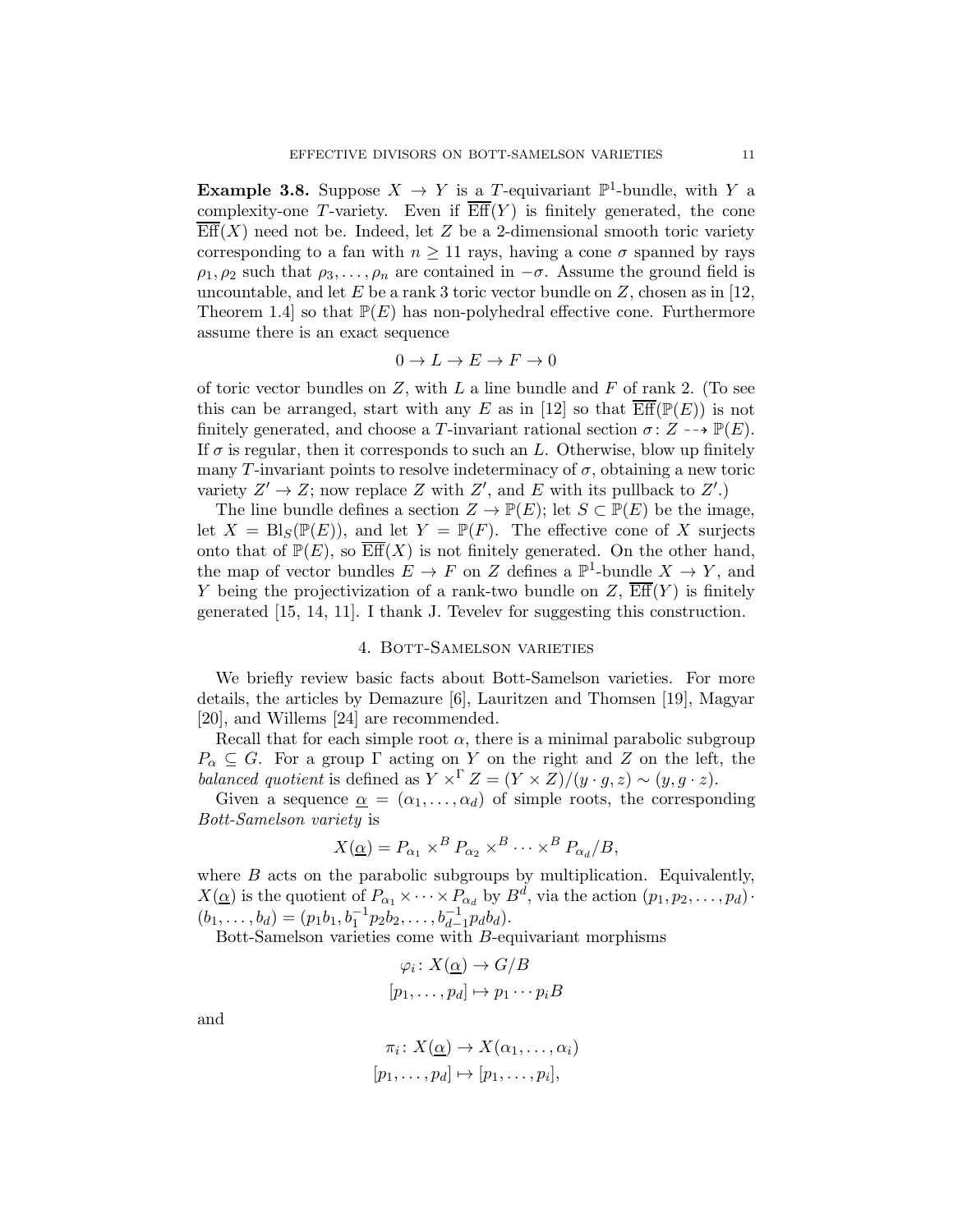both for  $0 \leq i \leq d$ . The product of the  $\varphi_i$ 's defines an isomorphism

<span id="page-11-0"></span>(6) 
$$
X(\underline{\alpha}) \xrightarrow{\sim} \{eB\} \times_{G/P_{\alpha_1}} G/B \times_{G/P_{\alpha_2}} \cdots \times_{G/P_{\alpha_d}} G/B
$$

$$
[p_1, \ldots, p_d] \mapsto (eB, p_1B, \ldots, p_1 \cdots p_dB),
$$

embedding  $X(\underline{\alpha})$  in the product  $(G/B)^{d+1}$ . With respect to this isomorphism,  $\varphi_i$  is identified with the projection on the *i*<sup>th</sup> factor, and  $\pi_i$  is identified with projection on the first i factors.

To economize on subscripts, let  $\varphi = \varphi_d$  and  $\pi = \pi_{d-1}$ . The projection  $\pi$  makes  $X = X(\underline{\alpha})$  a  $\mathbb{P}^1$ -bundle over the smaller Bott-Samelson variety  $X(\alpha_1, \ldots, \alpha_{d-1})$ , so X is a nonsingular projective variety of dimension d, and we have  $Pic(X) \cong NS(X) \cong \mathbb{Z}^d$ .

For  $1 \leq i \leq d$ , there is a *standard divisor*  $X_i \subseteq X$ , defined by requiring  $p_i = e$ . Evidently we have  $X_i \cong X(\alpha_1, \ldots, \widehat{\alpha}_i, \ldots, \alpha_d)$ . The union of the  $X_i$ form a normal crossings divisor, and the classes of the  $X_i$  form a basis for  $NS(X)$ .

*Proof of Theorem [1.1.](#page-1-0)* Using the isomorphism  $(6)$ , an equivalent way to define  $X(\alpha)$  is by the following recursive procedure: start with  $X(\emptyset) = \text{pt}$ , with its B-equivariant map  $\varphi$  embedding it as  $eB \in G/B$ . In general, we take  $Z = X(\alpha_1, \ldots, \alpha_{d-1}) \stackrel{\varphi}{\to} G/B$  as in §[3;](#page-4-2) then in notation of that section we have  $X(\alpha_1, \ldots, \alpha_{d-1}, \alpha_d) = Z(\alpha_d)$ . The divisor  $X_d$  is identified with the section  $\Delta$ , and  $\Sigma_d$  is  $\Sigma$  (if it exists). The theorem now follows from Theorem 3.3 and Lemma [3.5.](#page-8-0)  $\Box$ 

**Example 4.1.** The simplest non-reduced word is  $(\alpha, \alpha)$  (for any simple root  $\alpha$ , in any root system). As remarked in [\[19\]](#page-20-15), one has  $X(\alpha, \alpha) \cong \mathbb{P}^1 \times \mathbb{P}^1$ , and the effective cone is not generated by  $X_1$  and  $X_2$ . Writing the B-fixed point as  $0 = eB \in \mathbb{P}^1 \cong SL_2/B$ , the divisor  $X_1$  is  $\{0\} \times \mathbb{P}^1$ , and  $X_2$  is the diagonal. The map  $\varphi$  is projection onto the second factor, so the divisor  $\Sigma_2$ is  $\varphi^{-1}(0) = \mathbb{P}^1 \times \{0\}$ . The theorem claims that these three divisors generate  $Eff(X(\alpha, \alpha))$ , and in fact  $X_1$  and  $\Sigma_2$  suffice.

For more interesting examples, we will need some facts about line bundles. Recall that any character  $\lambda$  determines a line bundle on  $G/B$  by  $\mathcal{L}_{\lambda}$  =  $G\times^{B} L_{\lambda}$ , where  $L_{\lambda}$  is the one-dimensional representation of B with character λ. A character induces line bundles on a Bott-Samelson variety  $X = X(α)$ by  $\mathcal{O}_i(\lambda) := \varphi_i^* \mathcal{L}_{\lambda}$ . Equivalently,

$$
\mathcal{O}_i(\lambda) = (P_{\alpha_1} \times \cdots \times P_{\alpha_d}) \times^{B^d} L_{\lambda, i},
$$

where for  $z \in L_{\lambda,i}$ , the action is by  $(b_1, \ldots, b_d) \cdot z = \lambda(b_i)z$ .

For any simple root  $\beta$ , the isomorphism  $P_{\beta}/B \cong \mathbb{P}^1$  identifies the line bundle  $\mathcal{L}_{s_{\beta} \varpi_{\beta}} |_{P_{\beta}/B}$  with  $\mathcal{O}_{\mathbb{P}^1}(1)$ . Equipping  $V_{\beta} = H^0(P_{\beta}/B, \mathcal{L}_{s_{\beta} \varpi_{\beta}} |_{P_{\beta}/B})$ with its natural *B*-action yields exact sequences of *B*-modules,

$$
0 \to L_{\varpi_{\beta}} \to V_{\beta} \to L_{s_{\beta}\varpi_{\beta}} \to 0,
$$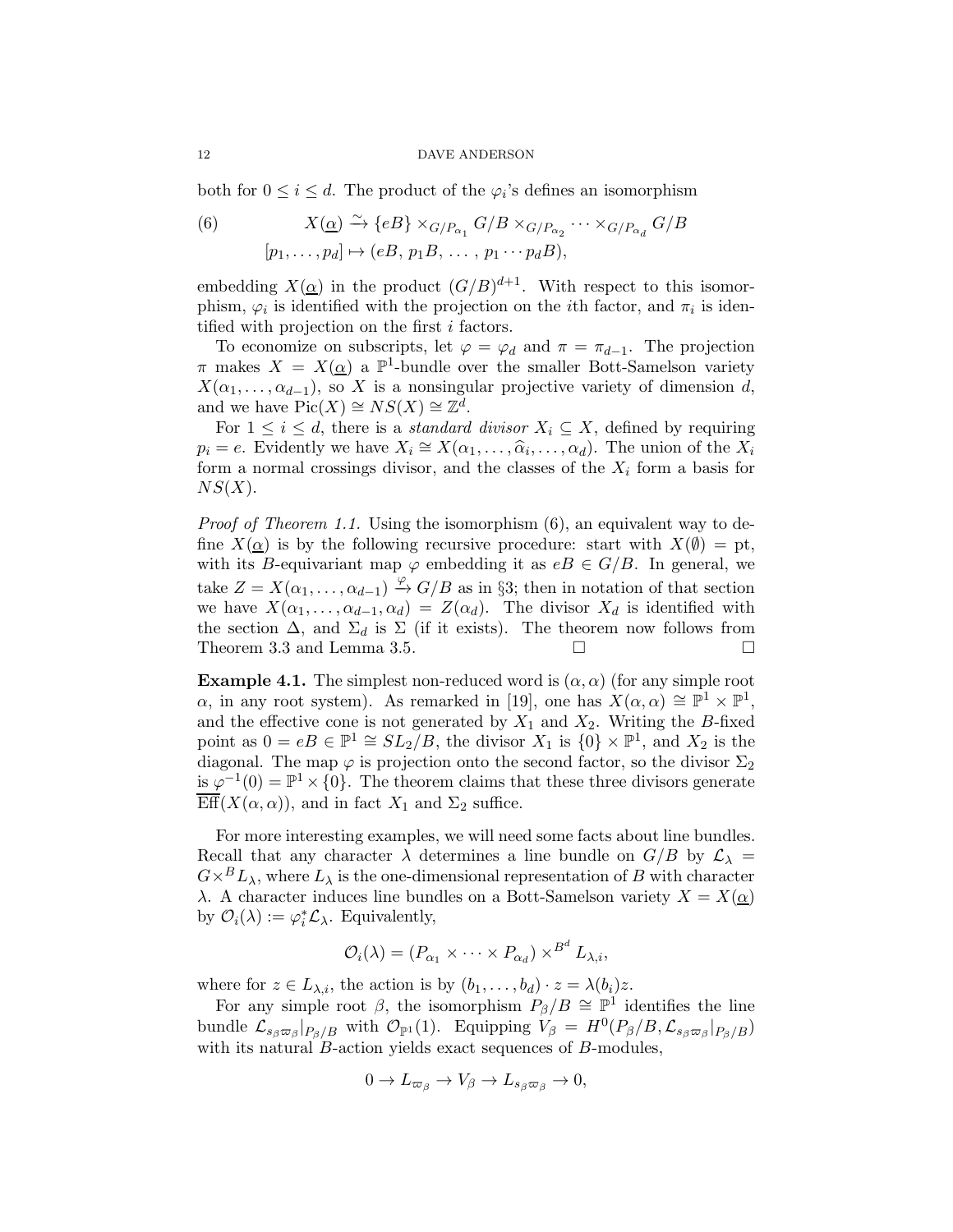and of vector bundles on  $G/B$ 

$$
0 \to \mathcal{L}_{\varpi_\beta} \to \mathcal{V}_\beta \to \mathcal{L}_{s_\beta \varpi_\beta} \to 0,
$$

where  $V_{\beta} = G \times^B V_{\beta}$ . Pulling back by  $\varphi_d$ , this induces a sequence on X,

$$
0 \to \mathcal{O}_d(\varpi_\beta) \to \varphi^* \mathcal{V}_\beta \to \mathcal{O}_d(s_\beta \varpi_\beta) \to 0.
$$

The Bott-Samelson variety  $X(\underline{\alpha}, \beta)$  is then identified with the projective bundle  $\mathbb{P}(\varphi_d^*)$  $_d^*V_\beta$ ). The corresponding universal quotient bundle is obtained by dualizing the inclusion  $\mathcal{O}_{d+1}(\varpi_{\beta}) \to \varphi_{d+1}^* \mathcal{V}_{\beta}$ , so we define  $\mathcal{O}_{d+1}(1) =$  $\mathcal{O}_{d+1}(-\varpi_{\beta})$ , and write  $\mathcal{O}_{d+1}(m)$  for its tensor powers.

The line bundles  $\mathcal{O}_i(1)$  form a basis for Pic  $X(\underline{\alpha})$ , for  $1 \leq i \leq d$ , and a result of Lauritzen-Thomsen says that  $\mathcal{O}(m_1, \ldots, m_d) := \mathcal{O}_1(m_1) \otimes \cdots \otimes$  $\mathcal{O}_d(m_d)$  is very ample (resp., globally generated) iff all  $m_i > 0$  (resp., all  $m_i \geq 0$ ) [\[19\]](#page-20-15).<sup>[1](#page-12-1)</sup> It is useful to know a change-of-basis formula for passing to the  $X_i$  basis of Pic  $X(\underline{\alpha})$ .

<span id="page-12-2"></span>**Lemma 4.2** (cf. [\[6,](#page-20-14) §4.2, Proposition 1]). For a character  $\lambda$ , we have

$$
\mathcal{O}_i(\lambda) \cong \mathcal{O}\left(\sum_{j=1}^i r_{ij}(\lambda)X_j\right)
$$

as line bundles on  $X(\alpha)$ , where the coefficients are

$$
r_{ij}(\lambda) = \langle \lambda, s_i s_{i-1} \cdots s_j \alpha_j^{\vee} \rangle = \langle -\lambda, s_i s_{i-1} \cdots s_{j+1} \alpha_j^{\vee} \rangle.
$$

The main ingredient in the proof is the fact that  $\mathcal{O}_d(\lambda)$  has degree  $-\langle \lambda, \alpha_d^{\vee} \rangle$ along the fiber of  $\pi: X(\alpha_1, \ldots, \alpha_d) \to X(\alpha_1, \ldots, \alpha_{d-1})$  (see [\[6,](#page-20-14) §2.5, Lemme 2]).

<span id="page-12-0"></span>**Example 4.3.** Consider  $G = SL_3$  and the root system of type  $A_2$ , with simple roots  $\alpha$  and  $\beta$ . The effective cone of  $X = X(\alpha, \beta, \alpha, \beta)$  is generated by

 $X_1, X_2, X_3, X_4, -X_1+X_3+X_4.$ 

Indeed,  $\Sigma_4 = \varphi^{-1} X(s_\alpha s_\beta)$ . The Schubert divisor  $X(s_\alpha s_\beta) \subseteq SL_3/B$  is a section of the line bundle  $\mathcal{L}_{-\varpi_{\beta}}$ . We compute the class of  $\Sigma$  by using Lemma [4.2](#page-12-2) to expand  $\varphi^* \mathcal{L}_{-\varpi_\beta} = \mathcal{O}_4(-\varpi_\beta)$  in the  $X_i$  basis, obtaining  $\Sigma_4 =$  $-X_1 + X_3 + X_4$ . Since  $NS(X)_{\mathbb{R}} \cong \mathbb{R}^4$ , this gives an example of a nonsimplicial effective cone.

Extending this computation, for  $\alpha$  with  $\alpha_i = \alpha$  for i odd and  $\alpha_i = \beta$  for i even, one finds that both  $X_i$  and  $\Sigma_i$  span extremal rays of Eff  $X(\alpha)$  whenever  $i > 3$ , so if dim  $X(\alpha) = d > 3$ , the effective cone has  $2d - 3$  extremal rays.

Example 4.4. Continuing the notation of the previous example (in type  $A_2$ , consider  $X = X(\alpha, \beta, \alpha, \alpha)$ . The effective cone is generated by

$$
X_1, X_2, X_3, X_4, X_1 - X_2 - X_3 + X_4.
$$

<span id="page-12-1"></span><sup>&</sup>lt;sup>1</sup>The conventions of [\[6\]](#page-20-14) and [\[19\]](#page-20-15) differ from ours: their simple roots are positive for an opposite Borel subgroup.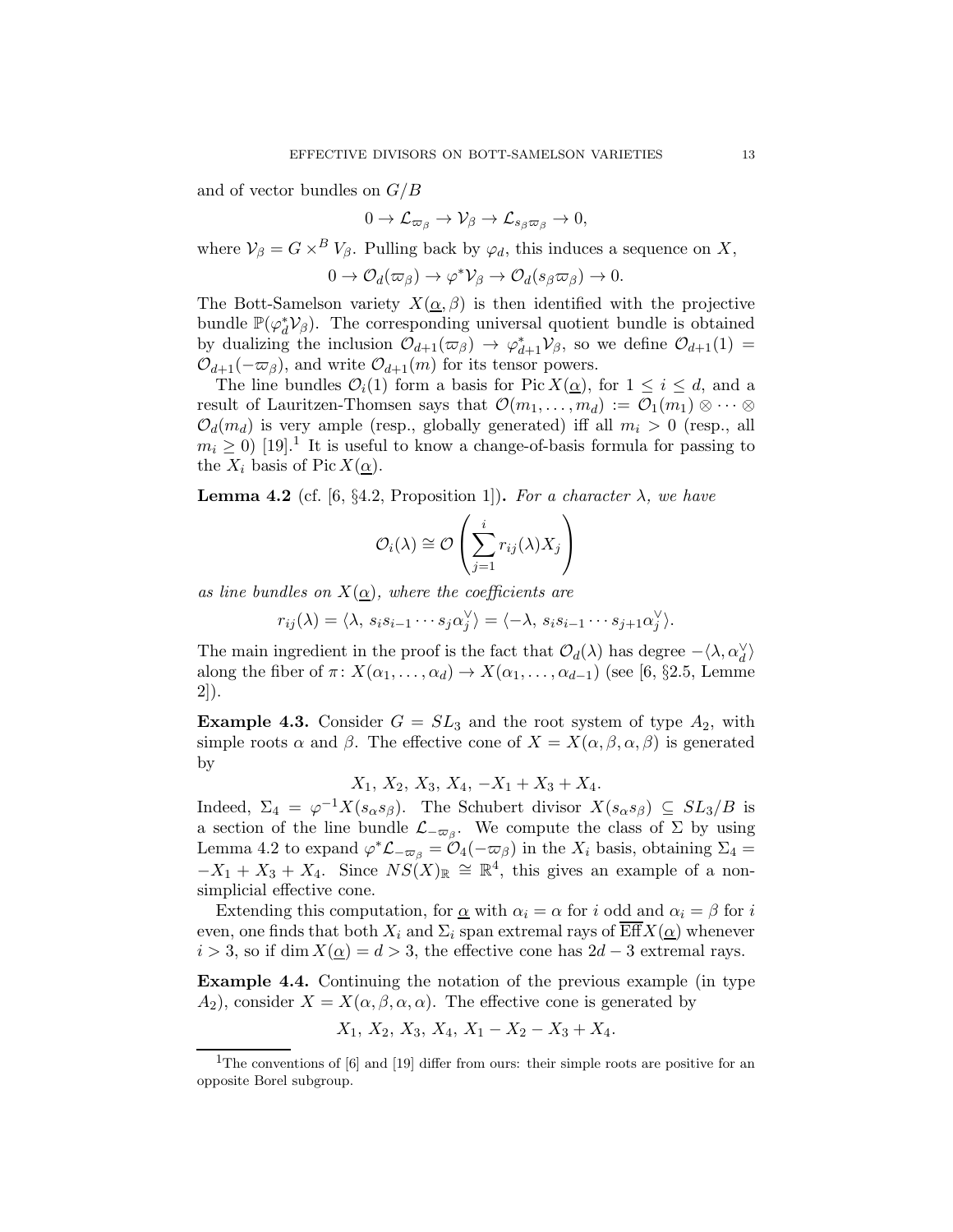To see this, we first compute the expansion of  $\varphi^* \mathcal{L}_{-\varpi_\alpha}$  in the  $X_i$  basis to obtain  $X_1 - X_3 + X_4$ . However, one checks that  $\varphi^{-1} X(s_\beta s_\alpha) = X_2 \cup \Sigma_4$ (scheme-theoretically). Subtracting  $X_2$  gives  $\Sigma_4 = X_1 - X_2 - X_3 + X_4$ .

<span id="page-13-2"></span>**Example 4.5.** Now consider  $G = Sp_4$ , of type  $C_2$ , with short root  $\alpha$  and long root  $\beta$ . (So  $\langle \alpha, \beta^{\vee} \rangle = -1$  and  $\langle \beta, \alpha^{\vee} \rangle = -2$ .) The effective cone of  $X(\alpha, \beta, \alpha, \beta, \alpha, \beta)$  is generated by

$$
X_1, X_2, X_3, X_4, X_5, X_6,
$$
  
-X<sub>1</sub>+X<sub>3</sub>+X<sub>4</sub>+X<sub>5</sub>, -2X<sub>1</sub>-X<sub>2</sub>+X<sub>4</sub>+2X<sub>5</sub>+X<sub>6</sub>.

The last two generators are  $\Sigma_5$  and  $\Sigma_6$ , which are computed by using Lemma [4.2](#page-12-2) to expand  $\mathcal{O}_5(-\varpi_\alpha)$  and  $\mathcal{O}_6(-\varpi_\beta)$ , respectively.

<span id="page-13-1"></span>**Remark 4.6.** The embedding  $\varphi_0 \times \cdots \times \varphi_d \colon X(\underline{\alpha}) \hookrightarrow (G/B)^{d+1}$  gives the Bott-Samelson variety a configuration space interpretation (cf. [\[20\]](#page-20-16)). This is especially vivid in type  $A_2$ : projectivizing the flags in  $SL_3/B = Fl(3)$ , one has configurations of points and lines in  $\mathbb{P}^2$ . From this perspective, a general element of  $X(\alpha, \beta, \alpha, \beta)$  looks like



where the first component is the standard flag  $eB$ . The B-invariant divisors  $X_i$  are the loci where the *i*th component agrees with the  $(i - 1)$ st. The B-invariant divisor  $\Sigma$  described in Example [4.3](#page-12-0) is the locus where the last component is

.



That is, the last line passes through the first  $(B\text{-fixed})$  point.

Remark 4.7. Every Bott-Samelson variety is log Fano (Theorem [A.2\)](#page-19-0), so by [\[3,](#page-20-0) Corollary 1.3.2], its Cox ring is finitely generated. However,  $Cox(X(\alpha))$ usually is not generated by the divisors  $X_i$  and  $\Sigma_i$  spanning Eff $(X(\underline{\alpha}))$ .

One already sees counterexamples in the reduced case. For instance, continuing the notation of the type  $A_2$  examples, the variety  $X = X(\alpha, \beta)$ is isomorphic to the Hirzebruch surface  $\mathbb{F}_1$ , a  $\mathbb{P}^1$ -bundle over  $\mathbb{P}^1$ . The divisor  $X_1$  is a fiber of this bundle. One can also realize X as the blowup of  $\mathbb{P}^2$ in one point, with the divisor  $X_2$  identified the exceptional divisor. We see that  $h^0(X, \mathcal{O}(X_1)) = 2$  and  $h^0(X, \mathcal{O}(X_2)) = 1$ . On the other hand, X is a toric surface with four T-invariant divisors, so one knows its Cox ring is isomorphic to  $k[t_1, t_2, t_3, t_4]$ , which cannot be generated by  $H^0(X, \mathcal{O}(X_1))$ and  $H^0(X, \mathcal{O}(X_2)).$ 

## 5. Example: nef and effective 2-cycles

<span id="page-13-0"></span>The cone of i-dimensional pseudoeffective classes on a smooth projective d-dimensional variety X is the closed convex cone  $\overline{\mathrm{Eff}}_i(X) \subseteq N_i(X)$ <sub>R</sub> generated by classes of *i*-dimensional subvarieties. The cone of nef codimension-*i*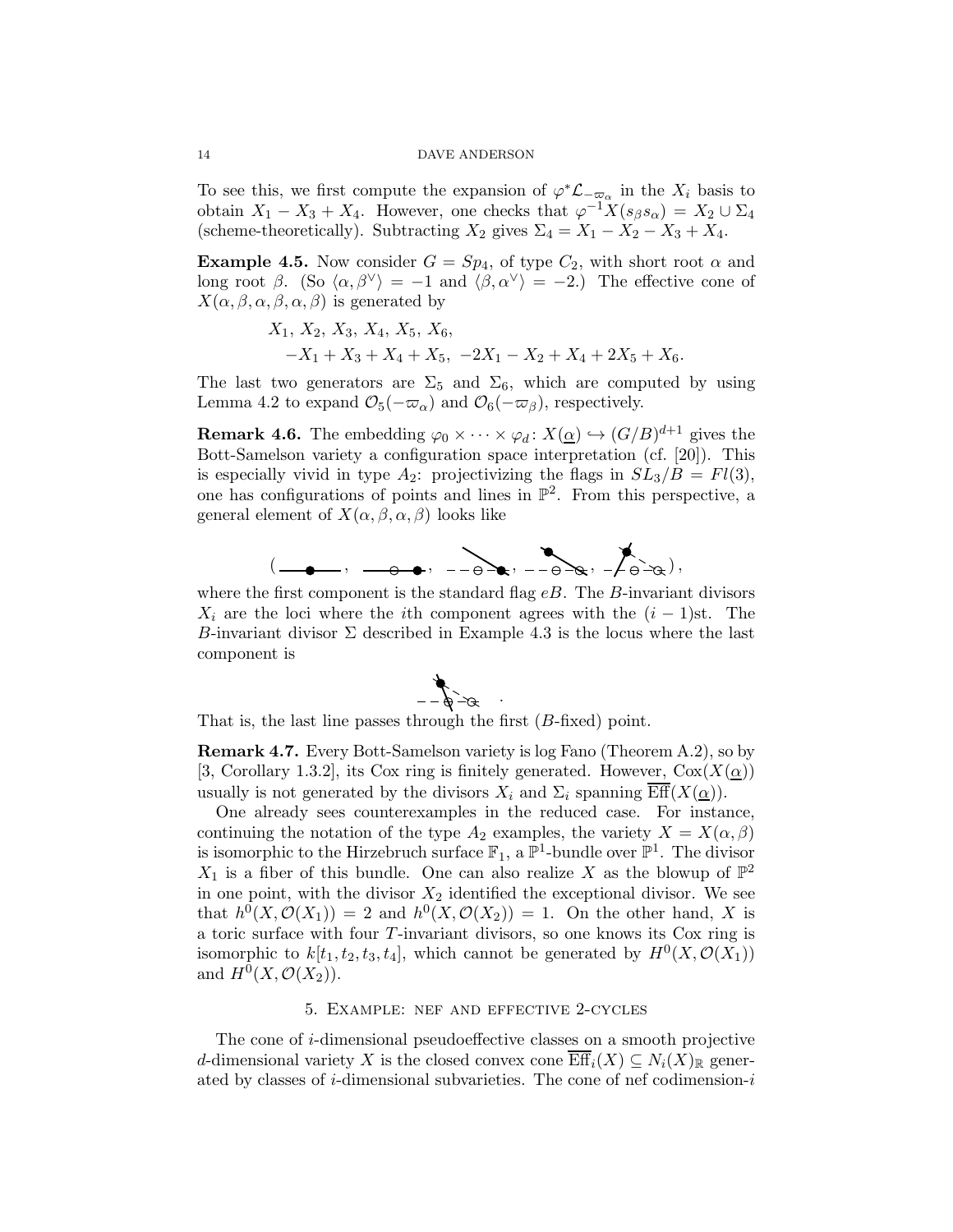classes is defined as the positive dual of the  $i$ -dimensional pseudoeffective cone:

$$
N\mathrm{ef}^i(X) = (\overline{\mathrm{Eff}}_i(X))^\vee \subseteq (N_i(X)_{\mathbb{R}})^* = N_{d-i}(X)_{\mathbb{R}}.
$$

More details on these and other notions of positivity can be found in [\[5,](#page-20-3) [9\]](#page-20-18).

In general, little is known about positive cones of higher-codimensional cycles. Thanks to Theorem [1.2,](#page-2-0) however, some of these cones can be computed explicitly on Bott-Samelson varieties. In this section, we will illustrate such an application by studying a particular example. As in Example [4.5,](#page-13-2) let  $G = Sp_4$ , with short root  $\alpha$  and long root  $\beta$ . Let  $X = X(\alpha, \beta, \alpha, \beta)$ ; the word is reduced, and the map  $\varphi: X \to G/B$  is birational.

We begin by computing  $\overline{\mathrm{Eff}}_2(X)$ . Let  $X_1, X_2, X_3, X_4$  be the standard Binvariant divisors. From the description of X as a tower of  $\mathbb{P}^1$ -bundles, one sees that the six surfaces  $X_{ij} = X_i \cap X_j$  (for  $i \neq j$ ) form a basis for  $N_2(X)$ .

**Proposition 5.1.** The cone  $\overline{\text{Eff}}_2(X)$  is simplicial, with six rays generated by

$$
v_1 = X_{12}, v_2 = X_{13}, v_3 = X_{14}, v_4 = X_{23} - X_{12},
$$
  

$$
v_5 = X_{24}, v_6 = X_{34} - X_{23} - 2X_{13}.
$$

*Proof.* To apply Theorem [1.2,](#page-2-0) we must compute  $\overline{\text{Eff}}(X_i)$ , for  $1 \leq i \leq 4$ . The cases  $i = 1$  and  $i = 4$  correspond to reduced words, so effective divisors are easy to describe: the cones are spanned by  $X_{1j}$  ( $2 \leq j \leq 4$ ) and  $X_{i4}$  $(1 \leq i \leq 3)$ , respectively. We have  $X_2 \cong X(\alpha, \alpha, \beta)$ , and Theorem [1.1](#page-1-0) says

$$
\overline{\text{Eff}}(X_2) = \langle X_{12}, X_{23} - X_{12}, X_{24} \rangle.
$$

Similarly,  $X_3 \cong X(\alpha, \beta, \beta)$ , and we compute

$$
\overline{\text{Eff}}(X_3) = \langle X_{13}, X_{23}, X_{34} - X_{23} - 2X_{13} \rangle.
$$

(In the latter case, the computation requires the observation that the Schubert variety  $X(s_\alpha)$  is defined by a section of the line bundle  $\mathcal{L}_{2\varpi_\alpha-\varpi_\beta}$ , restricted to  $X(s_{\alpha}s_{\beta})$ . The proposition follows.  $\square$ 

To find Nef<sup>2</sup> $(X)$ , we must compute the intersection form on  $N_2(X)$  with respect to the basis  $v_1, \ldots, v_6$ . This is straightforward, using the description of  $\overline{A}^*(X)$  given by Demazure.

**Lemma 5.2** ([\[6,](#page-20-14) §4.2, Proposition 1]). Let  $\alpha$  be an arbitrary word, and for  $1 \leq i \leq d$ , let  $x_i = [X_i]$  be the divisor class in  $A^1(X(\underline{\alpha}))$ . The product in the Chow (or cohomology) ring is determined by

$$
x_i x_j = [X_{ij}] \t\t if \t i \neq j;
$$
  

$$
x_j^2 = -\sum_{i=1}^{j-1} \langle \beta_j, \beta_i^{\vee} \rangle [X_{ij}],
$$

where the roots  $\beta_i$  are defined by  $\beta_i = s_{\alpha_1} \cdots s_{\alpha_{i-1}}(\alpha_i)$ .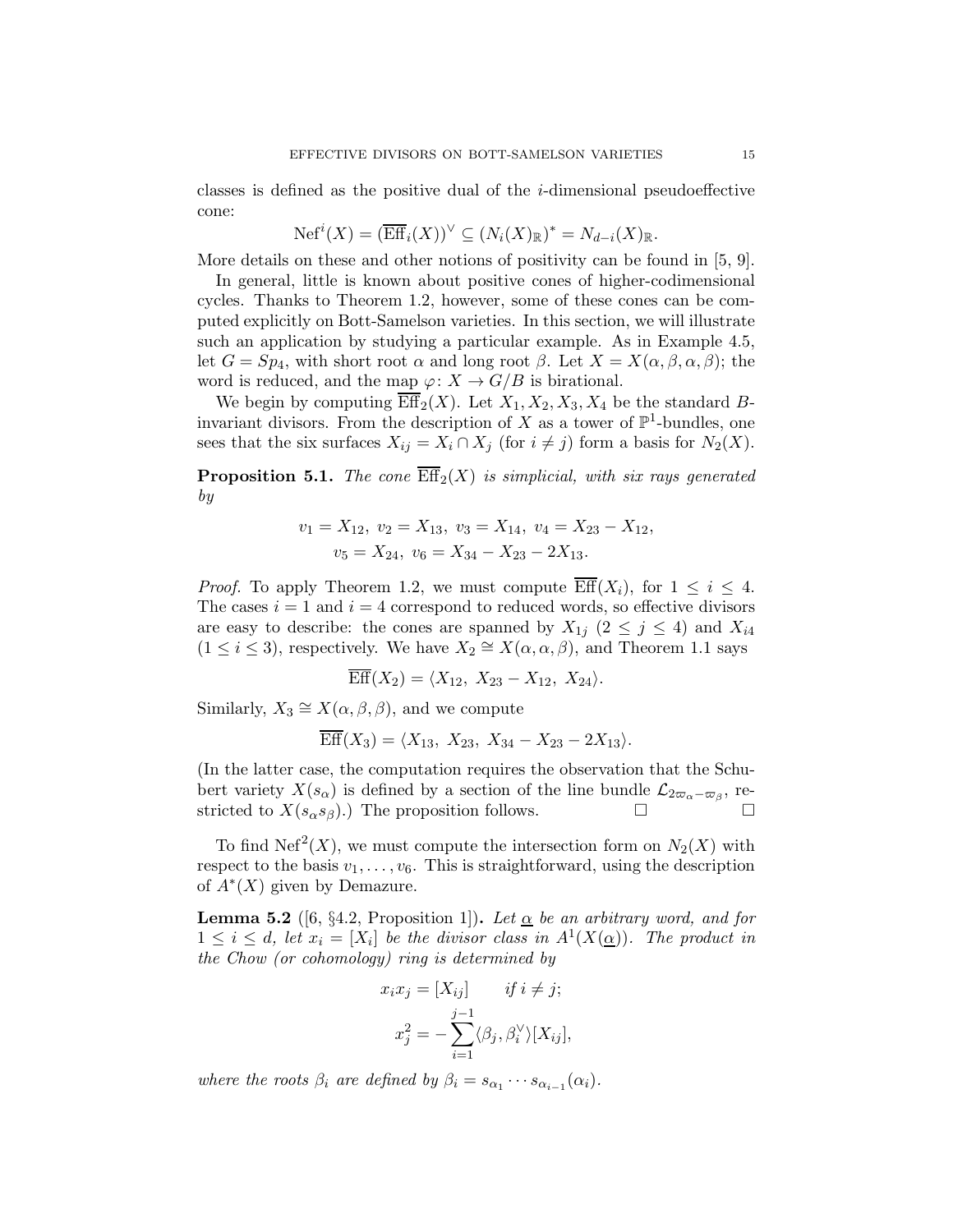We find that the intersection matrix is

$$
A = (v_i \cdot v_j) = \begin{pmatrix} 0 & 0 & 0 & 0 & 0 & 1 \\ 0 & 0 & 0 & 0 & 1 & -1 \\ 0 & 0 & 0 & 1 & -2 & 1 \\ 0 & 0 & 1 & 0 & -2 & 1 \\ 0 & 1 & -2 & -2 & 4 & -2 \\ 1 & -1 & 1 & 1 & -2 & 2 \end{pmatrix}
$$

,

and its inverse is

$$
A^{-1} = \left( \begin{array}{rrrrr} 0 & 2 & 1 & 1 & 1 & 1 \\ 2 & 4 & 2 & 2 & 1 & 0 \\ 1 & 2 & 0 & 1 & 0 & 0 \\ 1 & 2 & 1 & 0 & 0 & 0 \\ 1 & 1 & 0 & 0 & 0 & 0 \\ 1 & 0 & 0 & 0 & 0 & 0 \end{array} \right).
$$

Expressed in the v basis, the rays of the nef cone  $\text{Nef}^2(X)$  are the columns of  $A^{-1}$ . Translating this into the  $X_{ij}$  basis, we can state the result as follows:

**Proposition 5.3.** The nef cone  $\text{Nef}^2(X)$  is the simplicial cone whose rays are generated by

$$
-X_{12} + X_{14} + X_{24} + X_{34}, \quad 4X_{13} + 2X_{14} + 2X_{23} + X_{24},
$$
  

$$
2X_{13} + X_{23}, \quad X_{12} + 2X_{13} + X_{14}, \quad X_{12} + X_{13}, \quad X_{12};
$$

All nef classes are effective.

Similar calculations show that  $\mathrm{Nef}^2(X) \subseteq \overline{\mathrm{Eff}}_2(X)$  for all four-dimensional Bott-Samelson varieties corresponding to reduced words. In fact, these all have finitely many *B*-orbits (as can be seen from Proposition [6.1](#page-15-1) below), so the argument of [\[9,](#page-20-18) Example 4.5] shows that all nef classes are effective. It would be interesting to know whether this remains true in higher dimensions.

## 6. Dense B-orbits

<span id="page-15-0"></span>Although we now have a finite list of generators for  $\overline{\text{Eff}}(X(\alpha))$ , for any  $\alpha$ , let us return to the principle sketched in the introduction and ask when  $X(\alpha)$  has a dense B-orbit. There is a simple criterion.

Let  $w = w(\underline{\alpha})$ , and choose a subword  $(\alpha_{i_1}, \dots, \alpha_{i_\ell})$  that is reduced for  $w$ , so  $w = s_{i_1} \cdots s_{i_\ell}$  and  $\ell = \ell(w)$ . Let  $m = d - \ell$ ; this is the dimension of the fiber  $\varphi^{-1}(w)$ .

<span id="page-15-1"></span>**Proposition 6.1.** Let  $X = X(\underline{\alpha})$ . Suppose the m characters

<span id="page-15-2"></span>(7) 
$$
\begin{aligned}\n &\alpha_1, \dots, \alpha_{i_1-1}, \\
 &\quad s_{i_1}(\alpha_{i_1+1}), \dots, s_{i_1}(\alpha_{i_2-1}), \\
 &\quad s_{i_1} s_{i_2}(\alpha_{i_2+1}), \dots, s_{i_1} s_{i_2}(\alpha_{i_3-1}), \\
 &\vdots \\
 &\quad w(\alpha_{i_{\ell}+1}), \dots, w(\alpha_d)\n\end{aligned}
$$

are linearly independent in  $\mathfrak{t}^*$ . Then X has a dense B-orbit.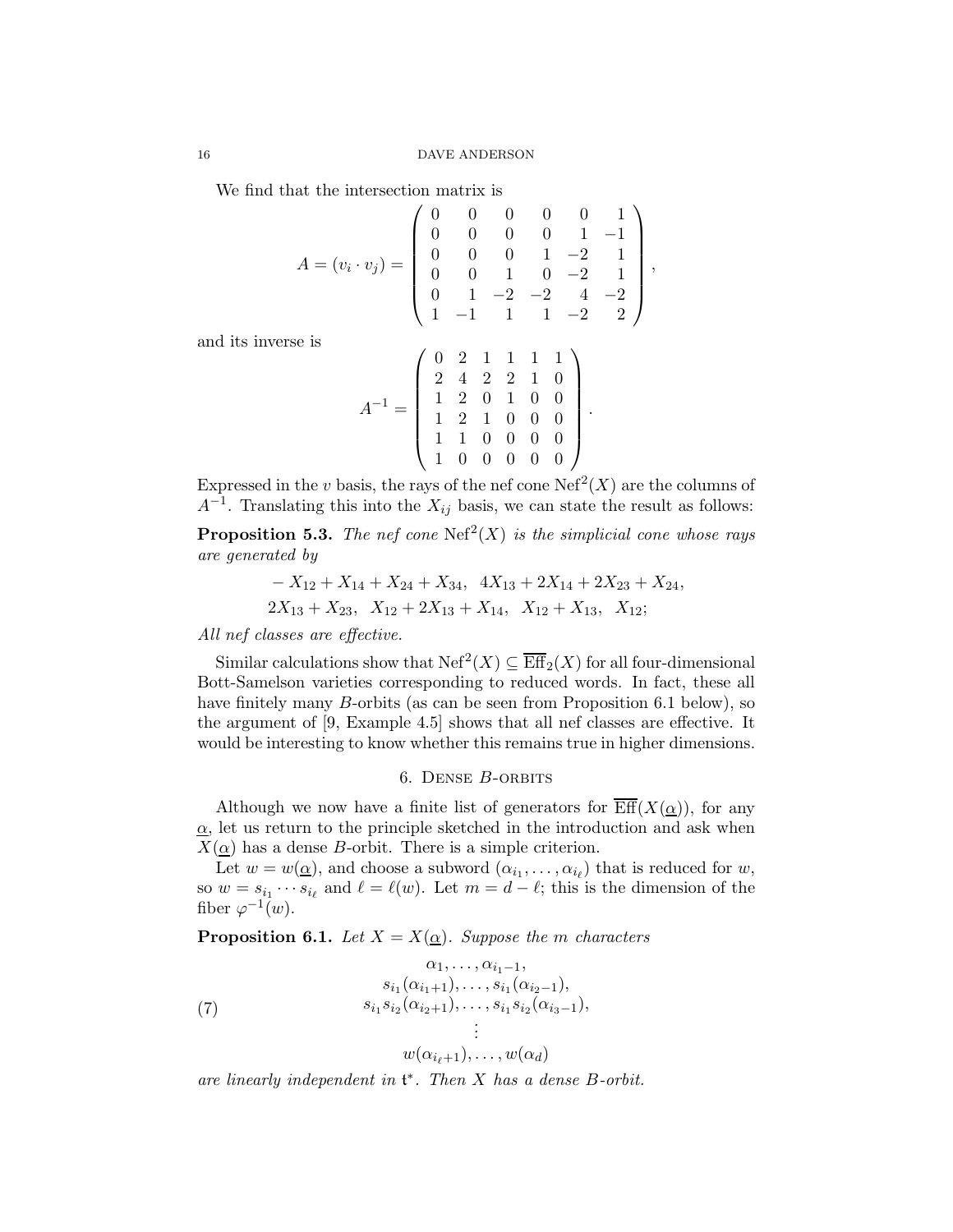The idea is to determine the weights of the T-action on the tangent space to a fixed point of  $\varphi^{-1}(w)$ . The condition on characters ensures that  $\varphi^{-1}(w)$ is the closure of a  $T$ -orbit in  $X$ .

*Proof.* From the proof of Lemma [3.1,](#page-4-1) we know that  $\varphi^{-1}X(w)$ <sup>o</sup>  $\cong X(w)$ <sup>o</sup>  $\times$  $\varphi^{-1}(w)$ . Since  $\hat{X(w)}^{\circ}$  is isomorphic to  $U^w$ , and B is isomorphic to  $B_w \times U^w$ (as varieties), X has a dense B orbit if and only if  $\varphi^{-1}(w)$  has a dense  $B_w$ -orbit. Of course, it will suffice to show that  $\varphi^{-1}(w)$  has a dense T-orbit.

Let  $\underline{\epsilon} = (\epsilon_1, \ldots, \epsilon_d)$ , with each  $\epsilon_i$  being either e or  $s_i$  in W. Abusing notation slightly, we also write  $\underline{\epsilon} = [\dot{\epsilon}_1, \ldots, \dot{\epsilon}_d]$  for the corresponding point of X. These  $2^d$  points are exactly the T-fixed points of X (see, e.g., [\[24\]](#page-20-17)). Using the description of X as an iterated  $\mathbb{P}^1$ -bundle, one can check that the tangent bundle has a filtration with line bundle factors

(8) 
$$
\mathcal{O}_1(-\alpha_1), \mathcal{O}_2(-\alpha_2), \ldots, \mathcal{O}_d(-\alpha_d),
$$

and so the multi-set of T-weights on the tangent space  $T_{\epsilon}X$  is

$$
\Pi_{\epsilon} = {\epsilon_1(-\alpha_1), \epsilon_1\epsilon_2(-\alpha_2), \ldots, \epsilon_1\cdots\epsilon_d(-\alpha_d)}.
$$

The fixed points of  $\varphi^{-1}(w)$  are those <u> $\epsilon$ </u> such that  $\epsilon_1 \cdots \epsilon_d = w$  (taking the usual product, not the Demazure product). Take a reduced subsequence for w as above, and let  $\epsilon$  be the corresponding point of  $\varphi^{-1}(w)$ , so  $\epsilon_{i_j} = s_{i_j}$ , and all other  $\epsilon_i$ 's are e. The T-weights on  $T_w X(w)$ <sup>°</sup> are

$$
R^+ \cap w(R^-) = \{ \alpha_{i_1}, s_{i_1}(\alpha_{i_2}), \ldots, s_{i_1} \cdots s_{i_{\ell-1}}(\alpha_{\ell}) \},
$$

so the set of weights on  $T_{\underline{\epsilon}}\varphi^{-1}(w)$  is the (multi-set) complement  $\Pi_{\underline{\epsilon}} \setminus (R^+ \cap$  $w(R<sup>-</sup>)$ ; these are the negatives of the characters listed in [\(7\)](#page-15-2). In general, a nonsingular variety  $X$  has a dense torus orbit if and only if at some (equivalently, any) fixed point x, the weights on  $T_xX$  are linearly independent, so the proposition is proved.

**Example 6.2.** Continuing the notation for type  $C_2$  from Example [4.5,](#page-13-2) the criterion shows that  $X(\alpha, \beta, \alpha, \beta, \alpha, \beta)$  has a dense B-orbit. In the theorem, take the reduced subword  $(\alpha_3, \ldots, \alpha_6)$ ; the two characters  $\alpha_1 = \alpha$  and  $\alpha_2 = \beta$  are certainly linearly independent. In fact,  $w = w<sub>o</sub>$  in this case, and the fiber  $\varphi^{-1}(w)$  can be identified with the blowup of  $X(s_{\alpha}s_{\beta})$  (which is isomorphic to the Hirzebruch surface  $\mathbb{F}_2$ ) at a torus-fixed point. The complement of the dense B-orbit is the union of the divisors  $X_i$  ( $1 \leq i \leq 6$ ) together with  $\Sigma_5$  and  $\Sigma_6$ .

It seems reasonable to conjecture that the converse to Proposition [6.1](#page-15-1) holds. This would be immediate if  $U_w$  acts trivially on  $\varphi^{-1}(w)$ , but I do not know if this is true.

<span id="page-16-0"></span>Remark 6.3. One may wonder whether a solvable group larger than B acts on  $X = X(\underline{\alpha})$ , as happens, for instance, when all  $\alpha_i$  are the same, so that  $X \cong (\mathbb{P}^1)^d$ . From the definition, it is evident that  $P_{\alpha_1}$  acts on X, but in fact, usually  $\mathrm{Aut}^\circ(X)$  is not too much larger.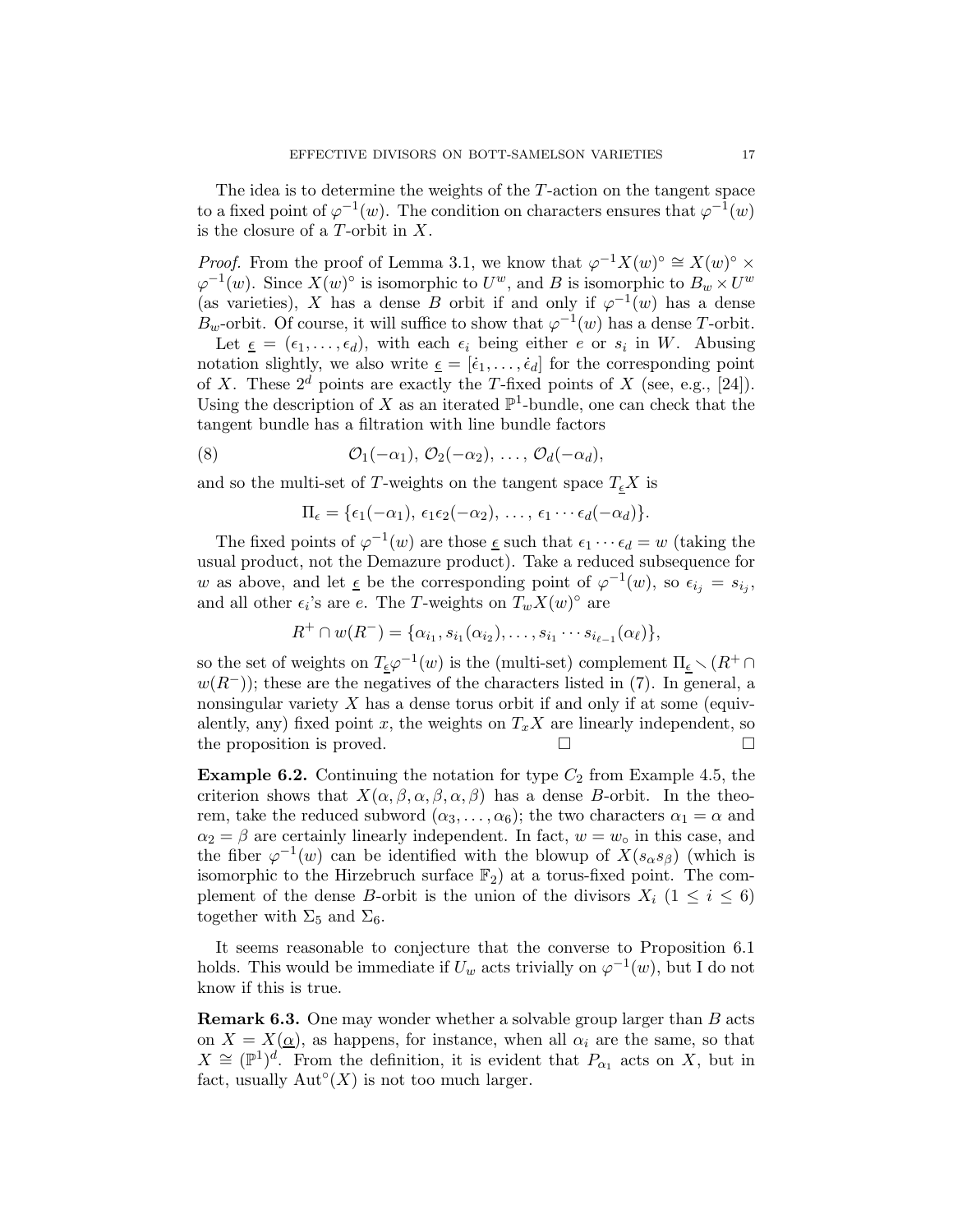The situation can be described more precisely, as follows. Let us assume G is finite-dimensional, simple, and adjoint, and write  $P_i = P_{\alpha_i}$ . The homomorphism  $Pic^{\circ}((G/B)^{d+1}) \rightarrow Pic^{\circ}(X)$  induced by the embed-ding [\(6\)](#page-11-0) is surjective, and since  $Pic^{\circ}(X)$  is trivial,  $Aut^{\circ}(X)$  is affine. Since a sufficiently divisible power of an ample line bundle can be linearized for Aut°(X) (by [\[23,](#page-20-1) [16\]](#page-20-2)), it follows that  $\text{Aut}^{\circ}(X)$  embeds in  $\text{Aut}^{\circ}((G/B)^{d+1})$ , and the latter may be identified with  $G^{d+1}$  (see [\[7\]](#page-20-19)). Furthermore, writing  $\Gamma \subseteq \text{Aut}^{\circ}((G/B)^{d+1})$  for the subgroup of automorphisms preserving X, the homomorphism  $\Gamma \to \text{Aut}^{\circ}(X)$  is surjective. This group  $\Gamma$  can be bounded, using the following proposition.

**Proposition 6.4.** For  $1 \leq i \leq d$ , let  $X(i) = X(\alpha_1, \ldots, \alpha_i)$ , and let  $\Gamma(i)$  be the subgroup of  $\mathrm{Aut}^{\circ}((G/B)^{i+1}) \cong G^{i+1}$  preserving  $X(i)$ . If  $P_1 \cdots P_i = G$ , then  $\Gamma(i+1) = \Gamma(i)$ .

*Proof.* The groups  $\Gamma(i + 1)$  can be described inductively as

$$
\Gamma(i+1) = \left\{ (g_0, g_1, \dots, g_{i+1}) \middle| (g_0, \dots, g_i) \in \Gamma(i), \ g_{i+1}^{-1} g_i \in \bigcap_{x \in P_1 \dots P_i} x P_{i+1} x^{-1} \right\}.
$$

Indeed,

$$
X(i+1) \cong (P_1/B) \times_{G/P_2}(P_1P_2/B) \times \cdots \times (P_1 \cdots P_i/B) \times_{G/P_{i+1}}(P_1 \cdots P_{i+1}/B),
$$

so the condition on  $\Gamma(i+1)$  is that

$$
g_i \cdot x P_{i+1} x^{-1} g_i^{-1} = g_{i+1} x x_{i+1} P_{i+1} x_{i+1}^{-1} x^{-1} g_{i+1}^{-1}
$$
  
=  $g_{i+1} x P_{i+1} x^{-1} g_{i+1}^{-1}$ ,

that is,  $g_{i+1}^{-1}g_i$  normalizes  $xP_{i+1}x^{-1}$  for all  $x \in P_1 \cdots P_i$ , or equivalently,  $g_{i+1}^{-1}g_i$  lies in  $xP_{i+1}x^{-1}$  for all such x. Since G is simple and  $P_1 \cdots P_i = G$ , this intersection on the RHS is the trivial group, so that  $g_{i+1} = g_i$ .  $\Box$   $\Box$ 

In particular, if  $\alpha$  is a sufficiently long (non-reduced) word, then no group acts on  $X(\underline{\alpha})$  with a dense orbit.

### 7. Intersections of Schubert varieties

<span id="page-17-0"></span>The hypothesis of Proposition [6.1](#page-15-1) says that the action of T makes  $\varphi^{-1}(w)$ a toric variety with respect to some quotient of T. For a special class of Bott-Samelson varieties, we will see an equivalent alternative that can be checked directly on the flag variety  $G/B$ .

Given u, v in W, let  $w = u \star v$  be their Demazure product. We will consider the intersection  $X(u) \cap w \cdot X(v)$  of translated Schubert varieties in  $G/B$ . In the finite-dimensional case, if  $w = w<sub>o</sub>$  this is the Richardson variety  $X_u^{w<sub>o</sub>}$ , i.e., the intersection of  $X(u)$  with the opposite Schubert variety  $Y(w_0v) =$  $B^-w_0vB/\overline{B}$ . (Conversely,  $X(u) \cap Y(w_0v)$  is empty unless  $u \star v = w_0$ .) In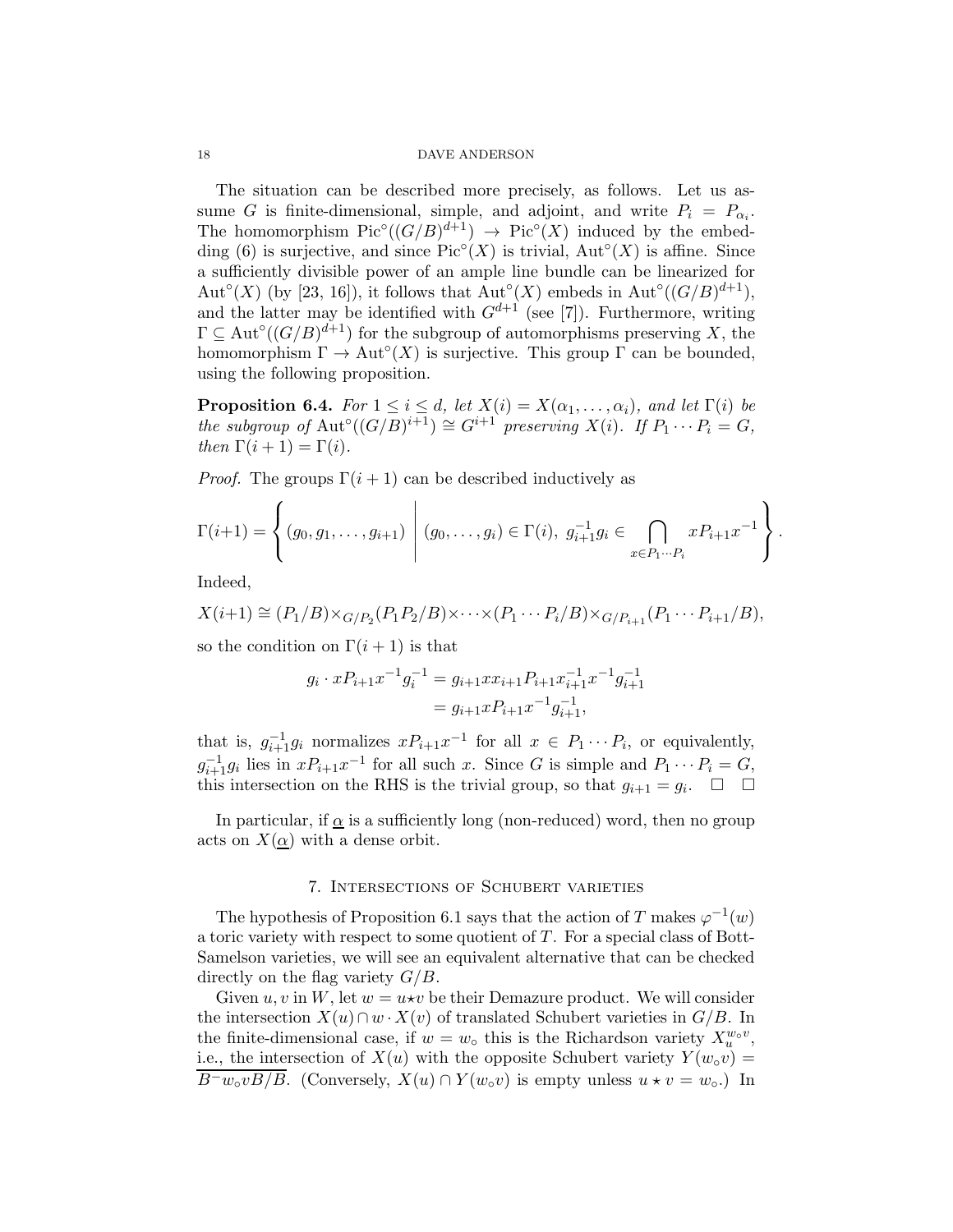the infinite-dimensional case, however, Richardson varieties usually cannot be written as intersections of translated Schubert varieties in this way.<sup>[2](#page-18-0)</sup>

Suppose  $\underline{\alpha} = (\alpha_1, \ldots, \alpha_k)$  is a reduced word for u and  $\underline{\beta} = (\beta_1, \ldots, \beta_\ell)$  is a reduced word for v. Write  $\beta^{-1} = (\beta_{\ell}, \ldots, \beta_1)$ , so this is a reduced word for  $v^{-1}$ .

**Proposition 7.1.** Let  $f: \varphi^{-1}(w) \to G/B$  be the morphism given by restricting  $\varphi_k$ . Then f is birational onto its image, which is  $X(u) \cap w \cdot X(v)$ , so f is a desingularization of this intersection of translated Schubert varieties.

For the case  $w = w_\circ$ —that is, when  $X(u) \cap w \cdot X(v)$  is a Richardson variety—a similar construction was given by Balan [\[2\]](#page-20-20) (following a suggestion of Brion), and the geometry of the fiber  $\varphi^{-1}(w_\circ)$  was studied by Escobar [\[8\]](#page-20-21).

Proof. It will be convenient to adopt a more symmetric point of view. For any sequence of simple roots  $\gamma$ , write

$$
\mathfrak{X}(\underline{\gamma})=G/B\times_{G/P_{\gamma_1}} \cdots \times_{G/P_{\gamma_d}} G/B,
$$

and let  $\text{pr}_0, \ldots, \text{pr}_d$  be the projections onto the  $d+1$  factors of  $G/B$ . Thus  $X(\underline{\gamma}) = \text{pr}_0^{-1}(e)$ , and the maps  $\varphi_i$  are the restrictions of  $\text{pr}_i$ . For any  $z \in W$ , let us write  $zX(\gamma) = \text{pr}_0^{-1}(z)$ . The projection  $\text{pr}_d$  maps  $zX(\gamma)$  to  $z \cdot X(w(\gamma))$ , a translated Schubert variety in  $G/B$ .

Observe that  $\mathfrak{X}(\underline{\alpha}, \underline{\beta}^{-1}) = \mathfrak{X}(\underline{\alpha}) \times_{G/B} \mathfrak{X}(\underline{\beta}^{-1})$ , and we can identify  $\mathrm{pr}_0^{-1}(e) \cap$  $\text{pr}_{k+\ell}^{-1}(w)$  with  $X(\underline{\alpha}) \times_{G/B} wX(\underline{\beta})$ . (One must pay attention to how  $\mathfrak{X}(\underline{\beta}^{-1})$ and  $wX(\underline{\beta})$  map to  $G/B$  in the fiber products.) Via the restriction of  $pr_k$ , the open subset  $X(\underline{\alpha})^{\circ} \times_{G/B} w X(\underline{\beta})^{\circ}$  maps isomorphically to the dense open subset  $X(u)^\circ \cap w \cdot X(v)^\circ$ . On the other hand, we can also identify  $\text{pr}_0^{-1}(e) \cap \text{pr}_{k+\ell}^{-1}(w)$  with  $\varphi^{-1}(w) \subseteq X(\underline{\alpha}, \underline{\beta}^{-1}),$  which is smooth and irre-ducible by Lemma [3.1.](#page-4-1)

Combining this with the criterion for dense B-orbits (Proposition [6.1\)](#page-15-1), we obtain the following.

**Corollary 7.2.** The Bott-Samelson variety  $X = X(\underline{\alpha}, \beta^{-1})$  has a dense B-orbit if  $X(u) \cap w \cdot X(v)$  is a torus orbit closure in  $G/B$ .

Appendix A. Bott-Samelson varieties are log Fano

Let  $X = X(\underline{\alpha})$  be the Bott-Samelson variety corresponding to an arbitrary sequence of simple roots  $\underline{\alpha} = (\alpha_1, \ldots, \alpha_d)$ . Define roots  $\gamma_1, \ldots, \gamma_d$  by

$$
\gamma_i = s_d s_{d-1} \cdots s_{i+1}(\alpha_i),
$$

and write  $r_i = \langle \rho, \gamma_i^{\vee} \rangle$ , where  $\rho$  is the sum of the fundamental weights. If the word  $\alpha$  is reduced, then all the roots  $\gamma_i$  are positive and  $r_i \geq 1$  for each

<span id="page-18-0"></span><sup>&</sup>lt;sup>2</sup>Ed Richmond has pointed out that in affine type  $\widehat{A}_1$ , given elements  $x, y \in W$ , one can find  $u, v \in W$  such that  $X_x^y = X(u) \cap w \cdot X(v)$  if and only if  $\dim X_x^y = \ell(x) - \ell(y) = 1$ .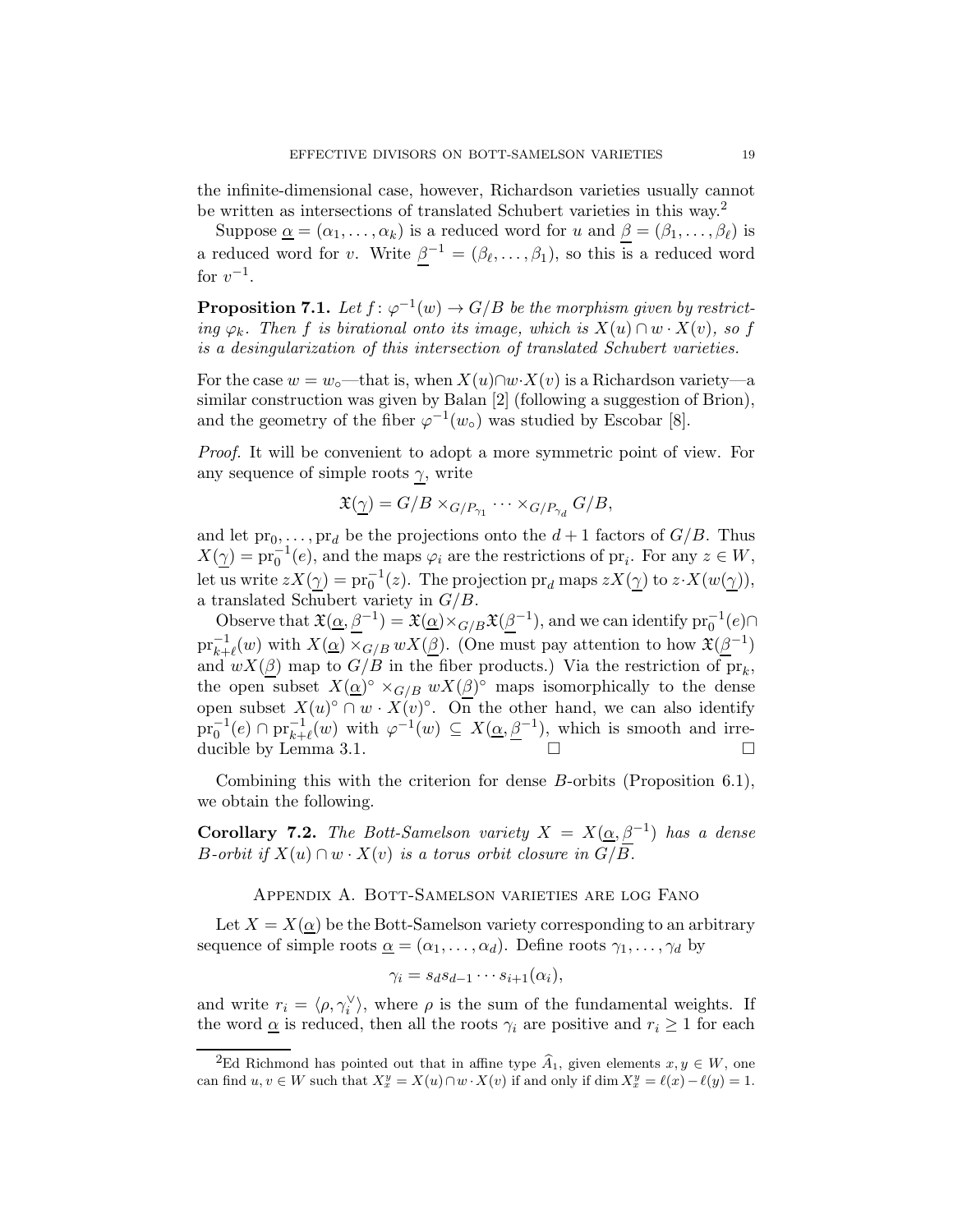$i$ , but in general the  $r_i$ 's may be negative. The anticanonical divisor has a well-known expression, as

$$
-K_X = \sum_i (r_i + 1)X_i
$$

(see, e.g., [\[21,](#page-20-22) Proof of Proposition 10]).

A pair  $(Y, D)$  of a normal irreducible variety and an effective  $\mathbb Q$ -divisor is **Kawamata log terminal (klt)** if  $K_Y + D$  is Q-Cartier, and for all proper birational maps  $\pi: Y' \to Y$ , the pullback  $\pi^*(K_Y + D) = K_{Y'} + D'$  has  $\pi^*K_{Y'}$ and  $[D'] \leq 0$ . The pair is **log Fano** if it is klt and  $-(K_Y + D)$  is ample.

If Y is already nonsingular and D has normal crossings, the pair  $(Y, D)$ is log Fano if and only if  $|D| = 0$  and  $-(K_Y + D)$  is ample.

We will see that the pair  $(X, \Delta)$  is log Fano, for a suitably chosen divisor  $\Delta = \sum_i \epsilon_i X_i$ , independent of the characteristic of the ground field. First we need an easy lemma.

**Lemma A.1.** There are positive integers  $a_1, \ldots, a_d$  such that the divisor  $A = \sum_i a_i X_i$  is ample.

Proof. This is almost obvious, but for concreteness here is a recipe for choosing the  $a_i$ . Recall that A is ample iff  $\mathcal{O}(A) = \mathcal{O}(n_1, \ldots, n_d)$  with all  $n_i > 0$  [\[19\]](#page-20-15). We have  $n_d = a_d$ , so this coefficient is positive. Suppose  $a_d, \ldots, a_{k+1} > 0$  but  $a_k \leq 0$ , and let  $A' = \sum_i a'_i X_i$  be such that  $\mathcal{O}(A') = \mathcal{O}(n_1, \ldots, n_k - a_k + 1, n_{k+1}, \ldots, n_d)$ . Since the change of basis between the  $\mathcal{O}(1)$ -basis and the divisor basis is uni-triangular, we have  $a'_k = 1$ and  $a'_i = a_i$  for  $k + 1 \leq i \leq d$ . Replace A with A' and continue inductively.

Given an ample divisor  $A = \sum_i a_i X_i$  as in the lemma, choose a positive integer M greater than all  $a_i$ , and let  $\epsilon_i = 1 - a_i/M$ .

<span id="page-19-0"></span>**Theorem A.2.** The pair  $(X, \Delta)$  is log Fano, where  $\Delta = \sum_i \epsilon_i X_i$ .

*Proof.* From the definition, it is clear that  $|\Delta| = 0$ , so we must check that  $-K_X - \Delta$  is ample. This is equal to

$$
\sum_{i} (r_i + \epsilon_i) X_i = R + \frac{1}{M} A,
$$

where R is the divisor associated to  $\mathcal{O}_d(-\rho)$ , and A is the ample divisor of the lemma. Since R is pulled back from an ample divisor on  $G/B$ , it is nef; therefore  $R + (1/M)A$  is ample.  $\square$ 

**Remark A.3.** The theorem is an instance of the general fact that when  $Y$  is a smooth variety such that  $-K_Y = N + E$ , with N nef and  $E = E_1 + \cdots + E_r$ a simple normal crossings divisor supporting an ample divisor, one can find a Q-divisor D supported on E such that  $(Y, D)$  is log Fano. As with the analogous fact about Schubert varieties [\[1\]](#page-20-23), our point here is to make this choice of D explicit.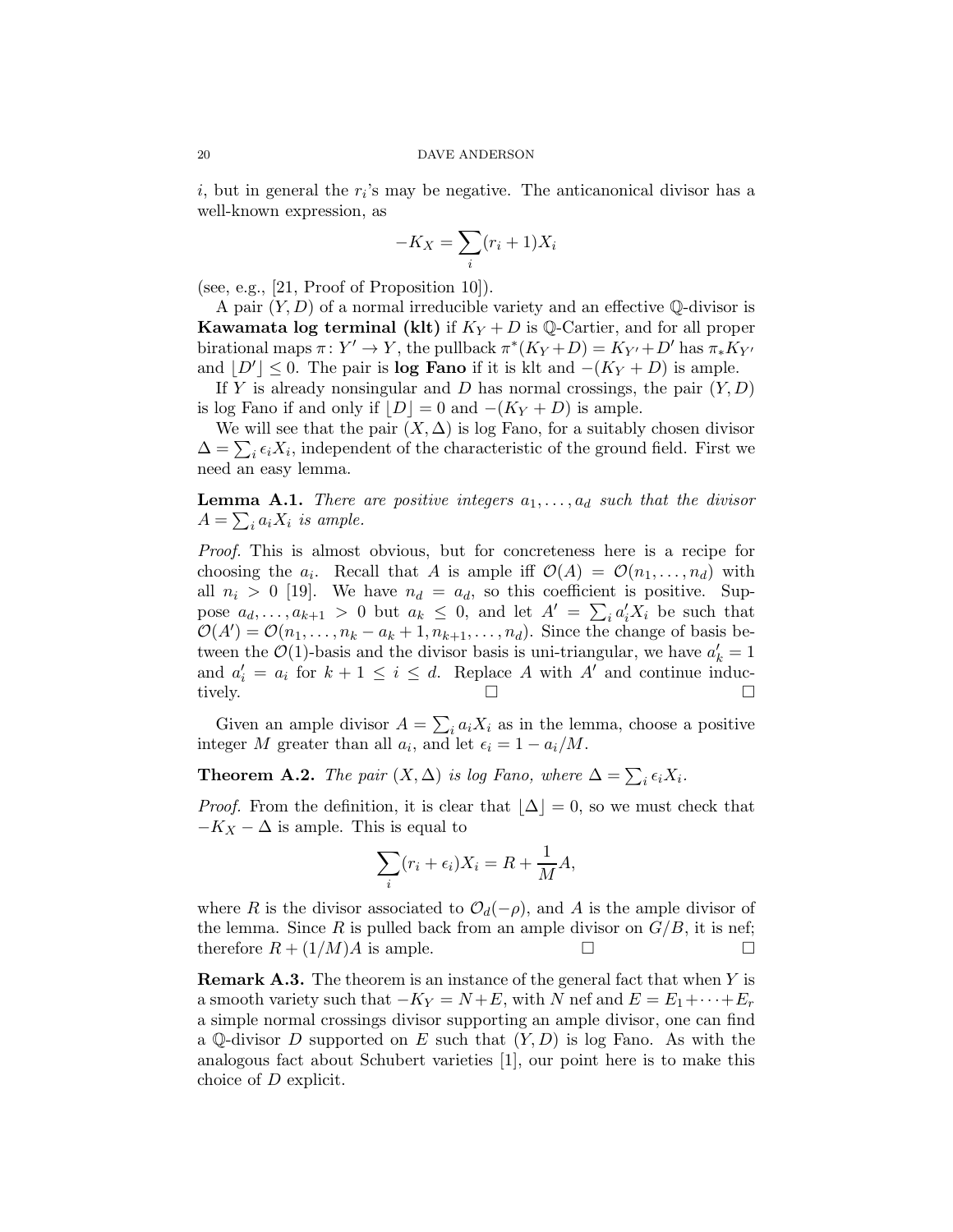### **REFERENCES**

- <span id="page-20-23"></span>[1] D. Anderson and A. Stapledon, Schubert varieties are log Fano over the integers, Proc. Amer. Math. Soc. 142 (2014), no. 2, 409–411.
- <span id="page-20-20"></span>[2] M. Balan, Standard monomial theory for desingularized Richardson varieties in the flag variety  $GL(n)/B$ , Transform. Groups 18 (2013), no. 2, 329–359.
- <span id="page-20-0"></span>C. Birkar, P. Cascini, C. Hacon, and J. McKernan, *Existence of minimal models for* varieties of log general type, J. Amer. Math. Soc.  $23$  (2010), no. 2, 405–468.
- <span id="page-20-6"></span><span id="page-20-3"></span>[4] M. Brion, *Variétés sphériques et théorie de Mori*, Duke Math. J. **72** (1993), no. 2, 369–404.
- [5] O. Debarre, L. Ein, R. Lazarsfeld, and C. Voisin, Pseudoeffective and nef classes on abelian varieties, Compos. Math. 147 (2011), no. 6, 1793–1818.
- <span id="page-20-14"></span>[6] M. Demazure, *Désingularisation des variétés de Schubert généralisées*, Ann. Sci. École Norm. Sup. (4) 7 (1974), 53–88.
- <span id="page-20-19"></span>[7] M. Demazure, Automorphismes et déformations des variétés de Borel, Invent. Math. 39 (1977), no. 2, 179–186.
- <span id="page-20-21"></span>[8] L. Escobar, Brick manifolds and toric varieties of brick polytopes, Electron. J. Combin. 23 (2016), no. 2, Paper 2.25, 18 pp.
- <span id="page-20-18"></span>[9] M. Fulger and B. Lehmann, Positive cones of dual cycle classes, Algebr. Geom. 4 (2017), no. 1, 1–28.
- <span id="page-20-7"></span>[10] W. Fulton, R. MacPherson, F. Sottile, and B. Sturmfels, Intersection theory on spherical varieties, J. Algebraic Geom. 4 (1995), no. 1, 181–193.
- <span id="page-20-13"></span>[11] J. González, *Projectivized rank two toric vector bundles are Mori dream spaces*, Comm. Algebra 40 (2012), 1456–1465.
- <span id="page-20-10"></span>[12] J. González, M. Hering, S. Payne, and H. Süß, Cox rings and pseudoeffective cones of projectivized toric vector bundles, Algebra & Number Theory 6 (2012), no. 5, 995– 1017.
- <span id="page-20-12"></span><span id="page-20-8"></span>[13] R. Hartshorne, Algebraic Geometry, Springer-Verlag, New York, 1977.
- [14] J. Hausen and H. Süß, The Cox ring of an algebraic variety with torus action, Adv. Math. **225** (2010), no. 2, 977-1012.
- <span id="page-20-11"></span>[15] F. Knop, *Über Hilberts vierzehntes Problem für Varietäten mit Kompliziertheit eins*, Math. Z. 213 (1993), no. 1, 33–36.
- <span id="page-20-2"></span>[16] F. Knop, H. Kraft, D. Luna, T. Vust, Local properties of algebraic group actions, Algebraische Transformationsgruppen und Invariantentheorie, 63–75, DMV Sem., 13, Birkhäuser, Basel, 1989.
- <span id="page-20-9"></span>[17] S. Kovács, *Singularities of stable varieties*, Handbook of Moduli, Vol. II, 159–203, Adv. Lect. Math. (ALM), 25, Int. Press, Somerville, MA, 2013.
- <span id="page-20-5"></span>[18] S. Kumar, Kac-Moody Groups, Their Flag Varieties and Representation Theory, Birkhäuser, 2002.
- <span id="page-20-15"></span>[19] N. Lauritzen and J. F. Thomsen, Line bundles on Bott-Samelson varieties, J. Algebraic Geom. 13 (2004), 461–473.
- <span id="page-20-16"></span>[20] P. Magyar, Schubert polynomials and Bott-Samelson varieties, Comment. Math. Helv. 73 (1998), no. 4, 603–636.
- <span id="page-20-22"></span>[21] V. B. Mehta and A. Ramanathan, Frobenius splitting and cohomology vanishing for Schubert varieties, Ann. of Math. 122 (1985), no. 1, 27–40.
- <span id="page-20-4"></span><span id="page-20-1"></span>[22] J. C. Ottem, Nef cycles on some hyperkähler fourfolds, preprint (2015), arXiv:1505.01477.
- <span id="page-20-17"></span>[23] H. Sumihiro, Equivariant completion, J. Math. Kyoto Univ. 14 (1974), 1–28.
- [24] M. Willems, K-théorie équivariante des tours de Bott. Application à la structure multiplicative de la K-théorie équivariante des variétés de drapeaux, Duke Math. J. 132 (2006), no. 2, 271–309.